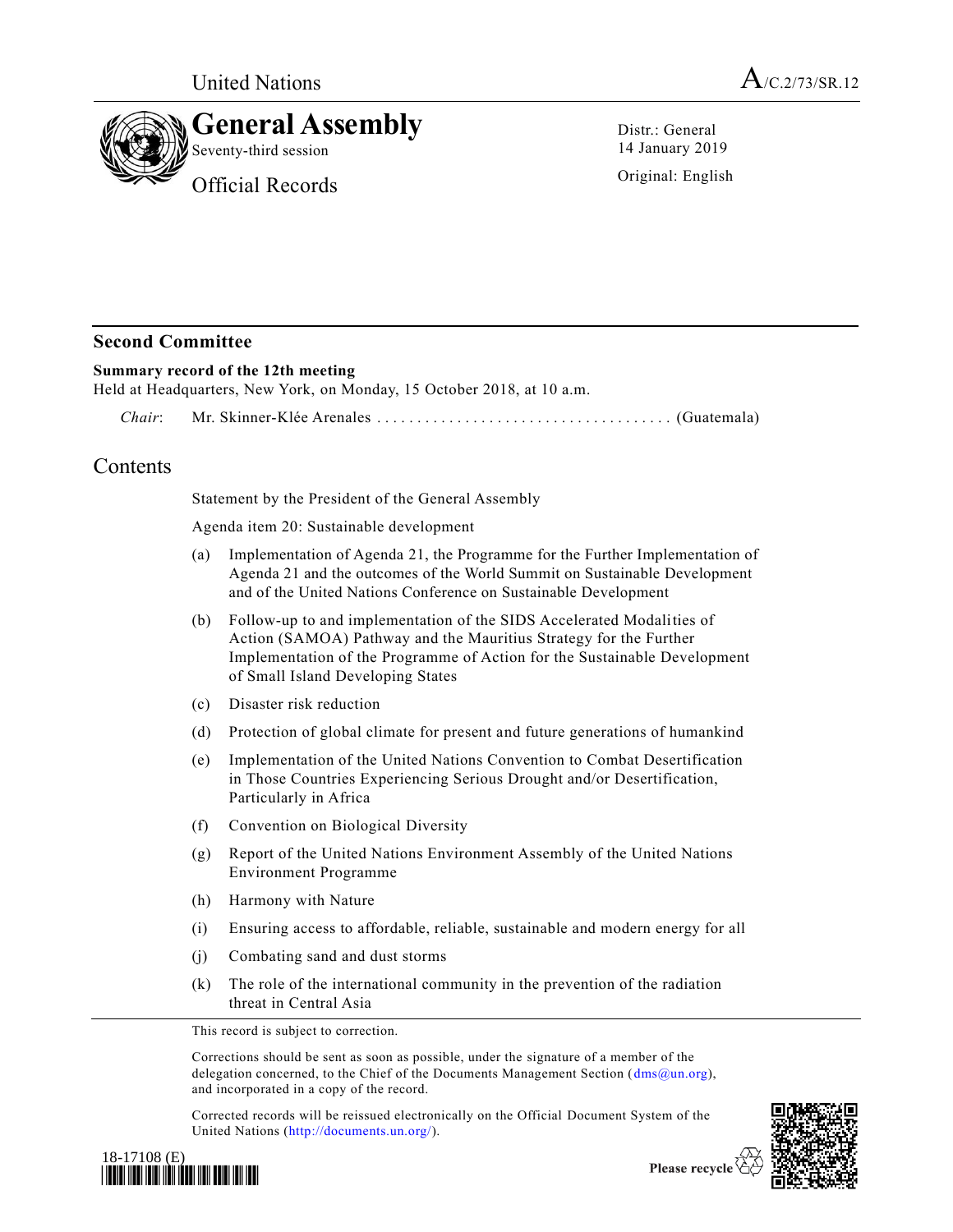*The meeting was called to order at 10 a.m.*

## **Statement by the President of the General Assembly**

1. **Ms. Espinosa Garcés** (Ecuador), President of the General Assembly, said that new agreements reached by the Committee during the current session should be consistent with the 2030 Agenda for Sustainable Development and aim to accelerate the implementation of its 17 Sustainable Development Goals. An alarming 783 million of the world's people were living in extreme poverty, which should move the international community to redouble its efforts to eradicate extreme poverty by 2030.

2. The Committee's work would be decisive in reaching the first stage of implementation, which entailed achieving 21 specific targets by 2020, more than half of which required collective action to mitigate climate change, preserve ecosystems and ensure more sustainable consumption and use of natural resources.

3. The high-level political forum on sustainable development, which, in 2019, would be held for the first time ever under the auspices of the General Assembly as well as the Economic and Social Council, would be an occasion to assess progress made since the World Summit on Sustainable Development, and what measures were still needed to meet objectives.

4. Since the success of the 2030 Agenda depended on the strengthening of financing for development, it was imperative to engage in constructive discussion on how to scale up mobilization of adequate, predictable, and stable financial and non-financial resources in line with the Addis Ababa Action Agenda of the Third International Conference on Financing for Development. She hoped that the Committee's deliberations would reflect a strong political commitment towards strengthening the structure of the international financial system and addressing the systemic imbalances that undermined the functioning of the world economy with a view to creating an enabling environment for sustainable development in a spirit of cooperation and solidarity.

5. During her presidency of the General Assembly, she would be focusing on seven priorities, including several that were directly related to the Second Committee's work, such as the promotion of decent work, which was key to eradicating poverty and reducing inequalities, and environmental action. All countries faced structural gaps in labour, which hindered the comprehensive fulfilment of the Goals under the 2030 Agenda. In its deliberations, the Committee should address innovative approaches to the future of work, in order to provide opportunities for young people, and ensure access to decent work for people with disabilities. She called for the Committee's support for the high-level meeting on decent work that she would be convening in the context of the centenary of the International Labour Organization in April 2019.

6. She encouraged the Committee to include a crosscutting gender perspective as a strategic approach in its work, and to continue to heed the specific challenges faced by countries in special situations, such as the least developed countries, small island developing States, landlocked developing countries and middle-income countries.

7. The current session of the General Assembly would address a number of processes and events that were relevant to the Committee's work, such as financing for development, combating illicit financial flows, reviewing programmes for small island developing States and landlocked developing countries, as well as addressing deficiencies and difficulties faced by middle-income countries, commodity markets and the contribution of culture to sustainable development. Among those processes and events were the preparatory process of the Second High-level United Nations Conference on South-South Cooperation, to be held in Buenos Aires, Argentina, in March 2019, which would be key to promoting and strengthening that modality of cooperation, and a high-level meeting on the protection of global climate for present and future generations in the context of the economic, social and environmental dimensions of sustainable development set out in the 2030 Agenda. The Climate Summit would be convened in September 2019. It would focus on promoting means of implementation such as low-carbon technologies, capacity development, and climate finance. She called for the Committee's valuable collaboration in ensuring the success of those events.

8. She hoped that the Committee's deliberations and negotiations would be marked by a spirit of respect, openness and empathy, viewing others as allies and partners along the same path towards the achievement of sustainable development in all countries and regions, with shared prosperity, and a decent life for all. She called on the Committee to build consensus, consider alternatives and seek innovative and creative solutions. That would not be easy, but it would be vital to strengthening multilateral action and send a clear and forceful message to the world's people, showing that developed and developing countries alike were working together in the quest for a better world, where all persons had their place, and extreme poverty was a scourge of the past. That would significantly contribute towards the goal of making the United Nations more relevant to all.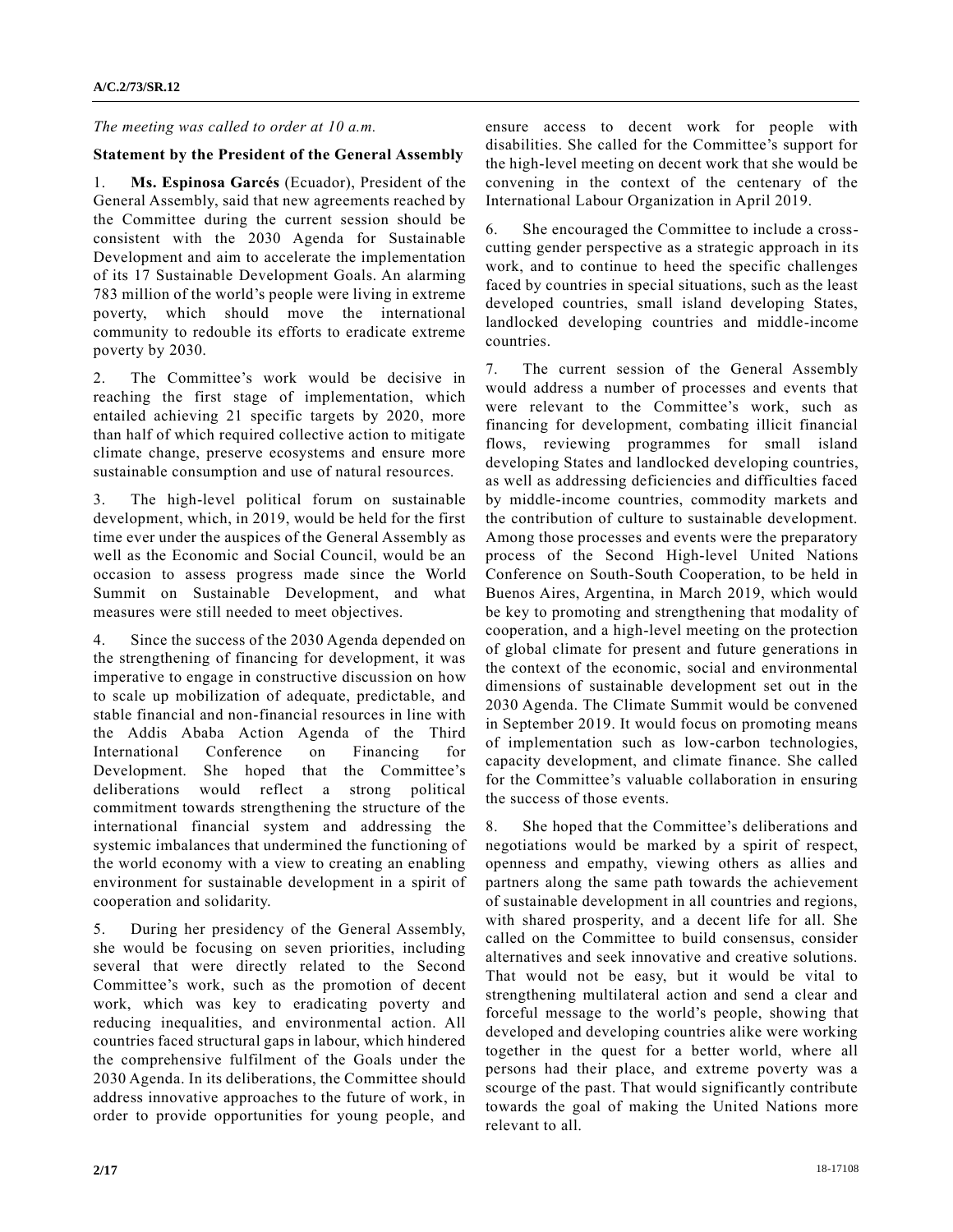**Agenda item 20: Sustainable development** [\(A/73/81–](https://undocs.org/A/73/81–E/2018/59) [E/2018/59,](https://undocs.org/A/73/81–E/2018/59) [A/73/166,](https://undocs.org/A/73/166) [A/73/258,](https://undocs.org/A/73/258) [A/73/283,](https://undocs.org/A/73/283) [A/73/302,](https://undocs.org/A/73/302) [A/73/417](https://undocs.org/A/73/417) and [A/73/455\)](https://undocs.org/A/73/455)

- **(a) Implementation of Agenda 21, the Programme for the Further Implementation of Agenda 21 and the outcomes of the World Summit on Sustainable Development and of the United Nations Conference on Sustainable Development** [\(A/73/204\)](https://undocs.org/A/73/204)
- **(b) Follow-up to and implementation of the SIDS Accelerated Modalities of Action (SAMOA) Pathway and the Mauritius Strategy for the Further Implementation of the Programme of Action for the Sustainable Development of Small Island Developing States** [\(A/73/225,](https://undocs.org/A/73/225) [A/73/226,](https://undocs.org/A/73/226) [A/73/345](https://undocs.org/A/73/345) and [A/73/382\)](https://undocs.org/A/73/382)
- **(c) Disaster risk reduction** [\(A/73/268\)](https://undocs.org/A/73/268)
- **(d) Protection of global climate for present and future generations of humankind** [\(A/73/255\)](https://undocs.org/A/73/255)
- **(e) Implementation of the United Nations Convention to Combat Desertification in Those Countries Experiencing Serious Drought and/or Desertification, Particularly in Africa** [\(A/73/255\)](https://undocs.org/A/73/255)
- **(f) Convention on Biological Diversity** [\(A/73/255\)](https://undocs.org/A/73/255)
- **(g) Report of the United Nations Environment Assembly of the United Nations Environment Programme** [\(A/73/25\)](https://undocs.org/A/73/25)
- **(h) Harmony with Nature** [\(A/73/221\)](https://undocs.org/A/73/221)
- **(i) Ensuring access to affordable, reliable, sustainable and modern energy for all** [\(A/73/267\)](https://undocs.org/A/73/267)
- **(j) Combating sand and dust storms** [\(A/73/306\)](https://undocs.org/A/73/306)
- **(k) The role of the international community in the prevention of the radiation threat in Central Asia**

9. **Mr. Zhu** Juwang (Director, Division for Sustainable Development, Department of Economic and Social Affairs), speaking on behalf of Mr. Liu Zhenmin, Under-Secretary-General for Economic and Social Affairs, introduced several reports on sustainable development. The first, the report of the Secretary-General on mainstreaming of the three dimensions of sustainable development throughout the United Nations system [\(A/73/81–E/2018/59\)](https://undocs.org/A/73/81–E/2018/59), contained a survey conducted by his Department with updates from some 40 United Nations entities on their efforts to advance implementation of the 2030 Agenda and mainstream the

three dimensions of sustainable development into their work. According to the report, the United Nations system was responding to the vision of the 2030 Agenda by aligning its work programmes with the Sustainable Development Goals, initiating changes and linking results-based management to the Goals.

10. Turning to the report of the Secretary-General on implementation of Agenda 21, the Programme for the Further Implementation of Agenda 21 and the outcomes of the World Summit on Sustainable Development and of the United Nations Conference on Sustainable Development [\(A/73/204\)](https://undocs.org/A/73/204), he said that progress made towards Agenda 21 had been mixed and uneven, with encouraging headway in several areas and ongoing challenges in others. Overall, the journey towards global sustainability had not progressed as far as had been envisioned in 1992 when Agenda 21 was adopted, as the interrelated challenges identified then continued. The report provided a snapshot of trends and lessons learned with regard to, inter alia, land resources, toxic chemicals, groundwater contamination and promotion of sustainable patterns of production and consumption, and foresaw a likely perpetuation of disparities between and within nations in implementing Agenda 21, a worsening of poverty, hunger, health, and literacy, and a continuing deterioration of ecosystems. The international community thus needed to take concerted actions towards the unfinished business of Agenda 21 and should look to the 2030 Agenda and its 17 Sustainable Development Goals for guidance.

11. Introducing three reports of the Secretary-General in the context of follow-up to and implementation of the SIDS Accelerated Modalities of Action (SAMOA) Pathway (Samoa Pathway) and the Mauritius Strategy for the Further Implementation of the Programme of Action for the Sustainable Development of Small Island Developing States [\(A/73/225,](https://undocs.org/A/73/225) [A/73/226](https://undocs.org/A/73/226) and [A/73/345\)](https://undocs.org/A/73/345), he noted that according to the report on the assessment resulting from the evolving mandates of the small island developing States units of the Secretariat [\(A/73/345\)](https://undocs.org/A/73/345), the significant increase in the scope and complexity of the mandates of the Small Island Developing States Units in the Department of Economic and Social Affairs and the Office of the High Representative for the Least Developed Countries, Landlocked Developing Countries and Small Island Developing States had not been met with an increase in resources. He reviewed the resource gaps and needs of the Small Island Developing States Units in both, outlined in paragraphs 63 and 64 of the report, including in relation to research, policy development and technical analysis, as well as in the capacity of small island developing States to monitor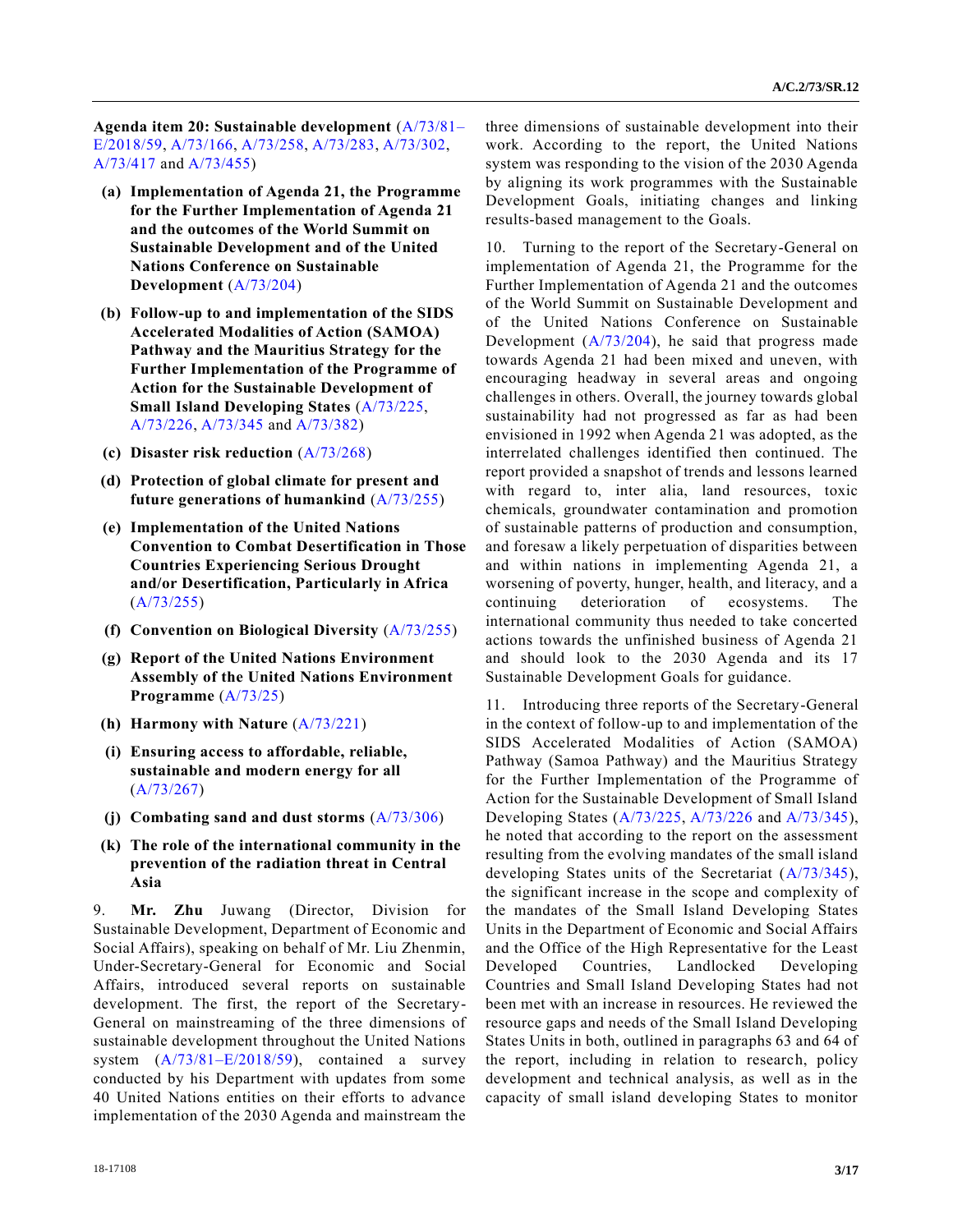mainstreaming of the Samoa Pathway into their national development plans.

12. The General Assembly might wish to address expanding mandates of those two units in the context of the repositioning of the United Nations development system, the reform of the Department of Economic and Social Affairs, the midterm review of the Samoa Pathway and the formulation of the programme budget for 2021 (para. 67 of the report).

13. The report of the Secretary-General addressing follow-up to and implementation of the Samoa Pathway and the Mauritius Strategy [\(A/73/226\)](https://undocs.org/A/73/226), for its part, contained a broad overview of the status of implementation of the Samoa Pathway, and a summary of actions taken by Member States, the United Nations system and other international development partners to support small island developing States in their implementation efforts for the period 2017–2018. In it, the Secretary-General also examined strategies and frameworks in place to deliver development programmes, and highlighted gaps, challenges and key results.

14. Activities that had been carried out at the national and regional levels by Member States, international development partners and other stakeholders were highlighted in the report of the Secretary-General on sustainable development of the Caribbean Sea for present and future generations [\(A/73/225\)](https://undocs.org/A/73/225), followed by a progress report on implementation of General Assembly resolution [71/224.](https://undocs.org/A/RES/71/224) In the report of the Secretary-General on harmony with nature [\(A/73/221\)](https://undocs.org/A/73/221), contributions to the eighth interactive dialogue of the General Assembly on Harmony with Nature, held on 23 April 2018 in commemoration of International Mother Earth Day, were reflected. In addition, Earth jurisprudence in the implementation of sustainable production and consumption patterns in harmony with nature, and trends in the implementation of Earth jurisprudence in law, policy, education and public engagement were addressed.

15. Lastly, the report of the Secretary-General on ensuring access to affordable, reliable, sustainable and modern energy for all [\(A/73/267\)](https://undocs.org/A/73/267) provided an overview of progress made. In it, the Secretary-General highlighted actions undertaken by Member States and multi-stakeholders to accelerate the achievement of that objective and presented key messages from the first review of Goal 7 on energy at the high-level political forum held in July 2018, along with ways to further strengthen actions and partnerships in support of that Goal, midway into the United Nations Decade of Sustainable Energy for All 2014–2024.

16. **Ms. Mizutori** (Special Representative of the Secretary-General for Disaster Risk Reduction), introducing the report of the Secretary-General on the implementation of the Sendai Framework for Disaster Risk Reduction 2015–2030 [\(A/73/268\)](https://undocs.org/A/73/268), said that disasters and climate change were clearly taking an increasingly heavy human and economic toll, undermining progress towards sustainable and inclusive development. The range of environmental disasters that had struck various parts of the world had included earthquakes in Indonesia, Haiti and Japan, a typhoon in the Philippines and China, torrential rains and flooding in Nigeria, a trail of destruction left by the Atlantic hurricane season, and persistent drought in Australia, the Sahel and elsewhere.

17. Direct economic losses from climate-related disasters had risen by a dramatic 151 per cent; 1.3 million lives, had been lost and 4.4 billion people had been injured, displaced or in need of emergency assistance due to disasters. Earthquakes and tsunamis had accounted for more than half of total deaths.

18. The implementation of the Sendai Framework for Disaster Risk Reduction was gathering pace. The report contained examples of multi-stakeholder efforts to ensure that investments in sustainable development were risk-informed and resilient. Nevertheless, progress often lagged behind changing climate, with the poorest and most vulnerable, especially women and youth, continuing to bear the brunt of exposure to disasters.

19. It was important not only to prepare for risk response, but also to "build back better" and enhance resilience, consistent with Priority 4 of the Sendai Framework. The paradigm shift from managing disasters to managing disaster risk needs must become a reality, as only two years remained to achieve the Framework's global target (e) on developing national and local disaster risk reduction strategies by 2020.

20. Disaster risk reduction and sustainable development must be aligned. Unless sustainable development policies and investment decisions were based on disaster loss data, disaster risk assessments, and the disclosure of disaster risk, efforts to achieve the Sustainable Development Goals could expose more people and economies to disasters and the impacts of climate change. In addition, inclusivity of women and youth, whose participation was lagging behind, was fundamental to disaster risk reduction. In many parts of the world, slow-onset disasters and climate change were already compromising the opportunities available to young people.

21. Financing disaster risk reduction must be a top priority. Ministries of finance had a vital role to play in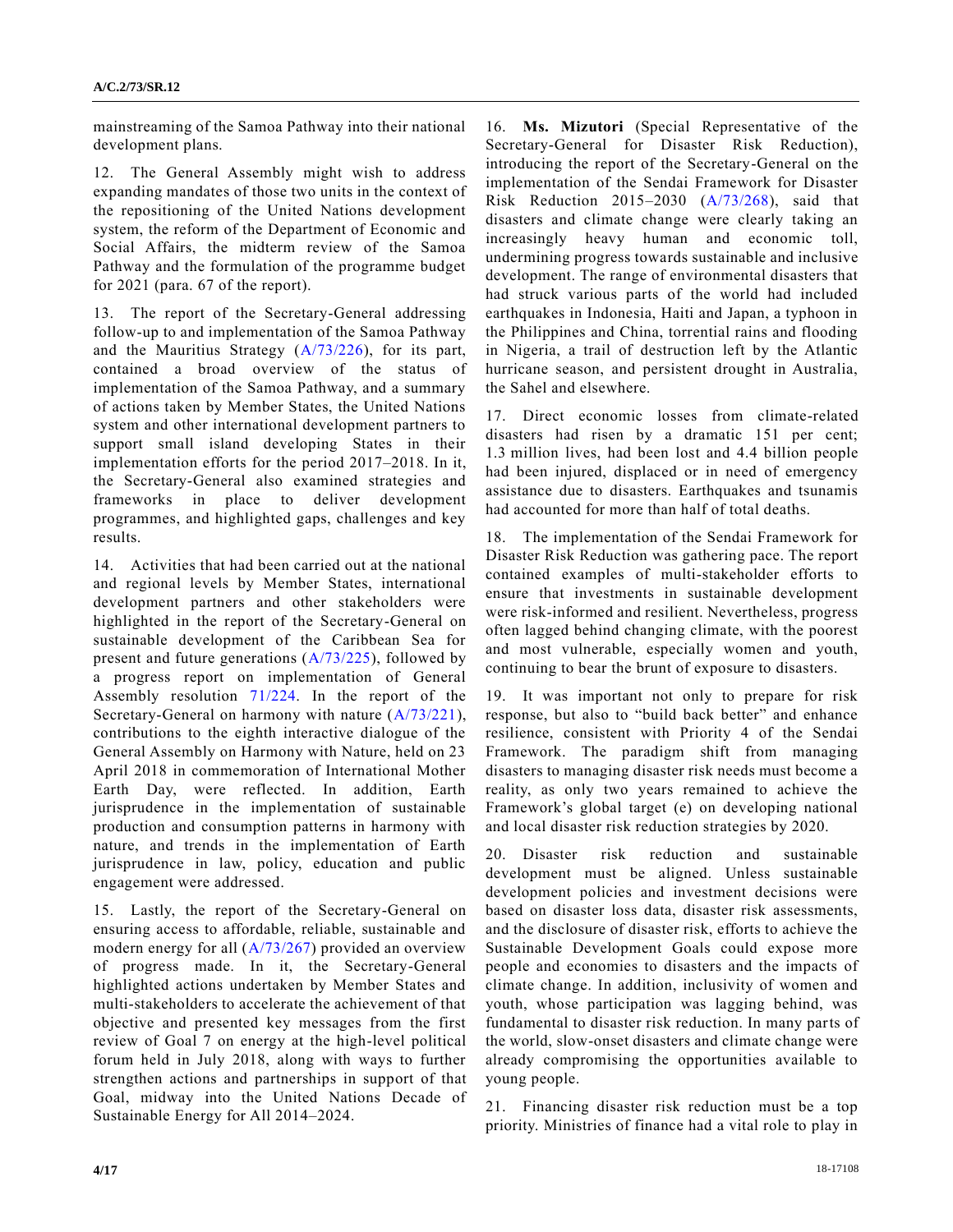ensuring full and transparent accounting of disaster losses across all sectors, and risk reduction measures should be adopted accordingly. Ministries of finance should also include disaster risk reduction in budgeting and financial planning across all sectors and align sustainable development financing frameworks to disaster risk reduction strategies. Pipeline projects, particularly in infrastructure, that did not take disaster risk into account should not be considered "bankable" or "investable".

22. While some progress had been made in mainstreaming disaster risk reduction in official development assistance (ODA), tailored financing instruments to incentivize risk-informed and resilient investments by the public and private sectors were needed. Indeed, short term investment at the expense of resilience must end; even if emission targets in the Paris Agreement were met, the situation was expected to get worse before it got better. Implementing the Sendai Framework would be a crucial contribution to reducing climate risks and adapting to the impacts of climate change. The 2020 deadline for climate change adaption and disaster risk reduction strategies would provide an opportunity for increased coherence.

23. She reiterated the Secretary-General's call for all countries to input their data into the Sendai Framework Monitor without further delay, and for the United Nations Office for Disaster Risk Reduction to provide capacity support and technical guidance to Member States in that endeavour.

24. The Global Platform for Disaster Risk Reduction to be hosted by Switzerland in May 2019 would contribute to the work of the 2019 high-level political forum and the Secretary-General's climate summit to be held in September 2019. Those processes, along with disaster risk reduction, could also be integrated into the reviews of other commitments made in 2015, as well as the reform of the United Nations development system, including within the new generation of country teams and the revamped United Nations Development Assistance Frameworks.

25. In conclusion, she said that the challenges posed by persistent poverty, changing climate and the increasing economic and social impact of disasters required interlinked solutions and an integrated and holistic approach to building resilience which took into account the 2030 Agenda, the Paris Agreement, the Addis Ababa Action Agenda, the New Urban Agenda and the Sendai Framework.

26. **Ms. Barbut** (Executive Secretary of the United Nations Convention to Combat Desertification), speaking in a recorded message to introduce her report on the United Nations Convention to Combat Desertification in Those Countries Experiencing Serious Drought and/or Desertification, Particularly in Africa,  $(A/73/255$ , section II), said that the theme of land was important towards achieving inclusive and sustainable development. The General Assembly, in its resolutions [71/229](https://undocs.org/A/RES/71/229) and [72/220,](https://undocs.org/A/RES/72/220) had affirmed that achieving land degradation neutrality would in turn help to achieve various Sustainable Development Goals. In that regard, she recalled that those who lived on degraded land and faced drought experienced the highest rates of poverty and malnutrition and were at the bottom of the scale of sustainable development, particularly women and children. More than 120 countries had already established their national targets towards achieving land degradation neutrality (target 3 of Sustainable Development Goal 15), and some had even begun to develop transformative projects which explored the blending of public and private financing under the Land Degradation Neutrality Fund operationalized in 2017.

27. Section II of the report provided an overview of the outcomes of the thirteenth session of the Conference of the Parties to the United Nations Convention to Combat Desertification in those Countries Experiencing Serious Drought and/or Desertification, Particularly in Africa, preparations for the 2018 high-level political forum for sustainable development and a review of progress made towards defining land degradation targets. The World Day to Combat Desertification and Drought, held in Quito, Ecuador, activities conducted in the context of the United Nations Decade for Deserts and the Fight Against Desertification, and collaboration with the Global Environment Fund were also highlighted in it. She reviewed the recommendations to the General Assembly contained in the report (para. 20), adding that the Assembly might also wish to reaffirm the importance of land degradation neutrality in achieving other Sustainable Development Goals, request that land degradation neutrality be integrated in United Nations programmes where appropriate, and urge Member States to mobilize resources towards achieving it and redouble their efforts to implement the strategic objective on drought pursuant to decision 29/COP.13 of the thirteenth session of the Conference of the Parties to the Convention.

28. Expressing gratitude to the Group of Friends of Desertification, Land Degradation and Drought for organizing a panel discussion on land degradation during the 2018 high-level political forum, she concluded by saying that failure to address land degradation, desertification and recurring drought would affect all countries, as those phenomena were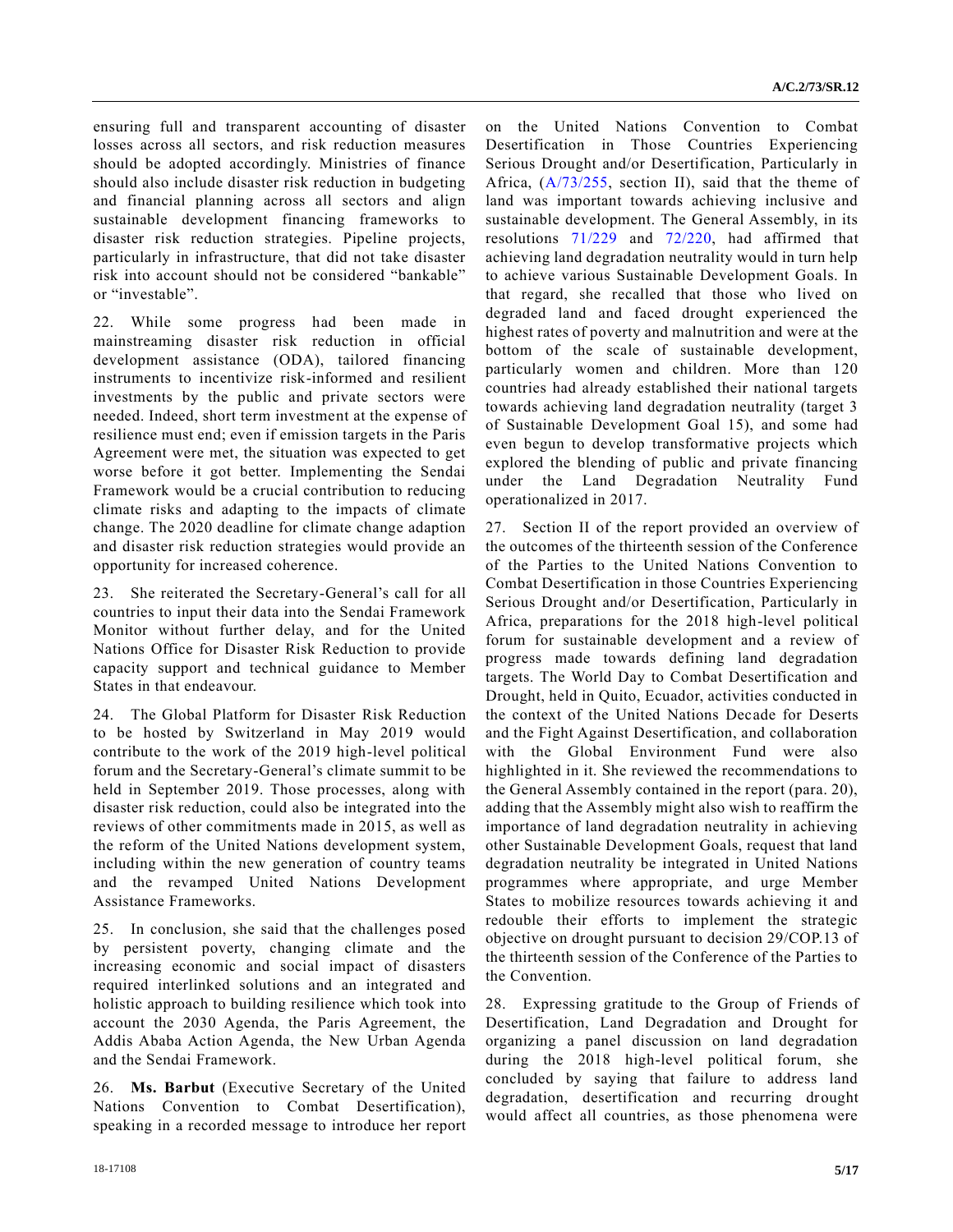often drivers of forced migration, food insecurity, poverty, instability caused by water- and land-related conflicts and the loss of biodiversity.

29. **Ms. Palmer** (Executive Secretary of the Convention on Biological Diversity), introducing her report on implementation of the Convention on Biological Diversity [\(A/73/255,](https://undocs.org/A/73/255) section III), said that there was a vital need to reconnect nature and humanity. In the light of the complex interdependencies between human, social and economic systems and the Earth systems, the current biodiversity crisis could not be halted through isolated efforts in specialized modes but required interconnected measures and solutions.

30. The Nagoya-Kuala Lumpur Supplementary Protocol on Liability and Redress to the Cartagena Protocol on Biosafety had entered into force on 5 March 2018 with the deposit of the fortieth instrument of acceptance by Japan. There were 196 ratifications of the Convention on Biological Diversity, including one by a regional economic integration organization; of those ratifying parties, 171 had also ratified that Convention's Cartagena Protocol on Biosafety, and 107 had ratified its Nagoya Protocol on Access to Genetic Resources and the Fair and Equitable Sharing of Benefits Arising from Their Utilization.

31. The report covered the preparations for the fourteenth meeting of the Conference of the Parties to the Convention on Biological Diversity, which would be held in Sharm el-Sheikh, Egypt, from 17 to 29 November 2018, with concurrent meetings of the Conference of the Parties serving as the meetings of the Parties to the Cartagena and Nagoya Protocols. The ministerial segment of those meetings would address the critical subject of investing in people and the planet to build a strong sustainable transition track to 2020 and beyond. Preparations had been addressed in meetings of the subsidiary bodies of the Conference of the Parties: the twenty-second meeting of the Subsidiary Body on Scientific, Technical and Technological Advice and the second meeting of the Subsidiary Body on Implementation, held from 2 to 7 July and 9 to 13 July 2018, respectively, in Montreal, Canada.

32. The subsidiary bodies had made recommendations on bolstering actions to achieve global biodiversity targets by 2020, and a proposal for negotiations on a global biodiversity framework beyond that date. The deliberations had been informed by a desire to bring about transformational change and to build a future of life in harmony with nature. In that context, she had introduced an innovative "deep dive" reflection exercise on possible sustainability transition pathways for systemic change, involving participation of

representatives from the subsidiary bodies, the World Economic Forum, Governments, social scientists and other stakeholders. The insights from that initiative would be further promoted in the work of the secretariat of the Convention moving forward to 2020 and beyond.

33. Another major issue was the mainstreaming of biodiversity into sectors that depended on it but whose actions could potentially have an adverse impact on ecosystems and species. Having addressed the mainstreaming of biodiversity into agriculture, fisheries, forestry and tourism at its thirteenth meeting, the Conference of the Parties would now examine actions that Governments, businesses and other stakeholders could take to mainstream it into the energy, mining, infrastructure, manufacturing and health sectors.

34. The subsidiary bodies had also discussed a mechanism for the conservation of biodiversity that extended beyond existing notions of protected areas, and recommended that the definition of "other effective area-based conservation measures" be considered by the Conference of the Parties, along with technical advice on guiding principles. Equally of interest was the recognition of the potential need to modify existing ecologically or biologically significant marine areas to keep pace with the ongoing emergence of new scientific information.

35. A major recommendation made to the Conference of the Parties was to call for the adoption of a global action plan for 2018–2030 for the conservation and sustainable use of pollinators, and to call for the engagement of businesses, indigenous peoples, local communities and others involved in production landscapes to address the drivers of loss of wild and managed pollinators in all ecosystems. She highlighted the need to effectively assess the role and contribution of indigenous peoples and local communities in the overall implementation of the Convention; the need to leverage new scientific research, including the work of the Intergovernmental Science-Policy Platform on Biodiversity and Ecosystem Services; and to enhance collaboration between the Intergovernmental Science-Policy Platform and the Intergovernmental Panel on Climate Change (IPCC).

36. She noted recommendations made on measures to ensure the full operationalization of the Nagoya Protocol and to advance a global multilateral benefitsharing mechanism. With regard to new and emerging issues, she noted the recognition of the positive contribution of digital sequence information on genetic resources for the conservation and sustainable use of biodiversity; nonetheless, there were significant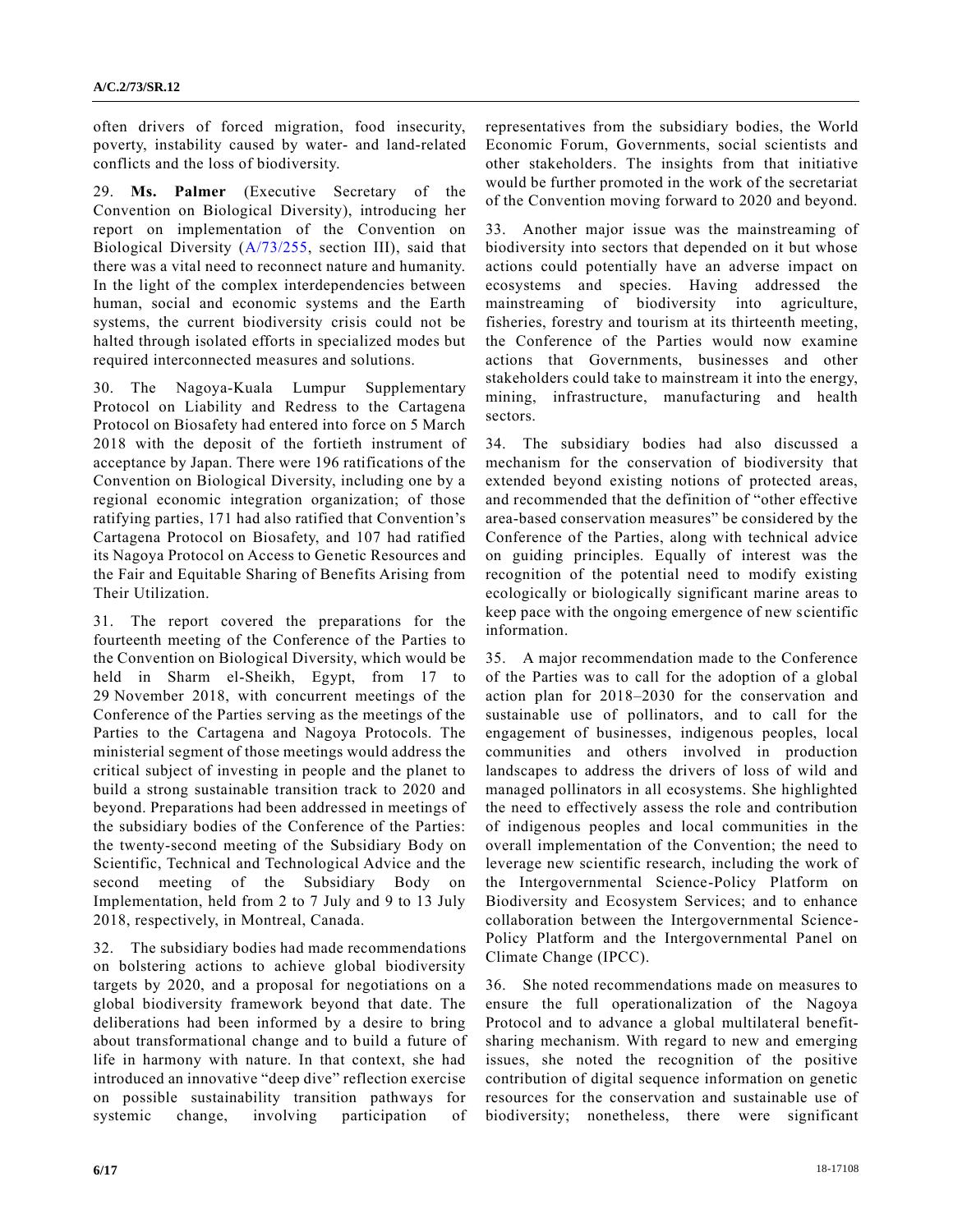divergences in views on its implications for fair and equitable benefit-sharing. She underscored the call for broad international cooperation to assess the possible impacts that synthetic biology could have on biodiversity. As for the risk assessment of living modified organisms, including organisms containing engineered gene drives, she said that a process for identifying topics for the possible development of international guidelines had been agreed upon.

37. Since at the fifteenth meeting of the Conference of the Parties, to be held in Beijing, China, in 2020, agreement would have to be reached on the biodiversity framework to adopt for the period beyond 2020, there was a moral imperative for all parties to join together in crafting an ambitious agenda for nature post-2020. Otherwise, human beings would be the only species left to witness its demise.

38. **Mr. Ahmad** (Director ad interim of the New York Office of the United Nations Environment Programme (UNEP)), introducing the report of the United Nations Environment Assembly of UNEP on its third session [\(A/73/25\)](https://undocs.org/A/73/25) and the report of the Secretary-General on combating sand and dust storms [\(A/73/306\)](https://undocs.org/A/73/306), said that the third session of the Assembly, which had been held in Nairobi from 4 to 6 December 2017 on the theme "Towards a pollution-free planet", had garnered the participation of 157 Member States and a number of entities, bodies, United Nations specialized agencies, the secretariats of various environmental conventions, international organizations, civil society, major groups, academia and the scientific community. At that session, it had been announced that more than 2.3 million pledges had been signed by individuals across the world as part of a UNEP campaign to take action to reduce pollution. Member States had unanimously welcomed that major public commitment. The global campaign to beat plastic pollution continued to advance at an impressive pace, as evidenced by actions in almost every country and daily news of unprecedented commitments by Governments, businesses and ordinary people everywhere.

39. Four leadership dialogues had been held at the ministerial level, including on science, evidence and citizen-awareness for change and on financing and innovation to combat pollution. A multi-stakeholder dialogue on pollution and people had also been held. Among the main outcomes of the session was a ministerial declaration entitled "Towards a pollutionfree planet", in which Member States had expressed their determination to prevent, mitigate and manage the pollution of air, land and soil, fresh water and the oceans through such actions as increasing scientific evidence and improving data capacity, improving public information, promoting science based decision making in the public and private sectors, and promoting sustainable lifestyles and sustainable production and consumption patterns by providing information to consumers, increasing education, and making it easier to rethink, reuse, recycle, recover, remake and reduce waste generation. He pointed to the need for sound management of chemicals and waste.

40. The Environment Assembly had adopted eight draft resolutions, including on marine litter and microplastics, exposure to lead paint, environment and health, pollution mitigation by mainstreaming biodiversity into key sectors, and pollution mitigation and control in areas affected by armed conflict or terrorism. Especially noteworthy was the new resolution focusing on contributions by the United Nations Environment Assembly to the high-level political forum on sustainable development, in which it was decided that the Assembly would provide inputs to the forum from an environmental perspective and would establish a standing agenda item with a view to considering the Sustainable Development Goals under review at the annual meetings of the forum. It was also recommended that the President of the Environment Assembly carry its main messages to the high-level political forum. As a result, the President of the Economic and Social Council had allocated a space in the formal programme of the 2018 forum for that purpose.

41. He noted the importance of fully utilizing existing institutional links between the Environment Assembly and other bodies (para. 30 of the report). Member States might wish to consider measures to encourage pollutionfree policies in the context of other items on the Second Committee's agenda. Enhanced synergies were needed between the General Assembly, the Economic and Social Council and the follow-up and review of the environmental dimension of sustainable development by the Environment Assembly. A gap in the regular funding of the sessions of the United Nations Environment Assembly was causing concern.

42. Turning to the report on combating sand and dust storms, he said that, during the reporting period, achievements had been made in the areas of monitoring, prediction and early warning; impact mitigation; vulnerability and resilience; and source mitigation. Overall, the report reflected the growing awareness around sand and dust storms and the associated human, economic, social and environmental costs, and also identified gaps that remained in understanding those storm processes and impacts, as well as in the context of climate change. Nevertheless, a number of critical uncertainties were being addressed in ongoing and new initiatives by a number of entities within the United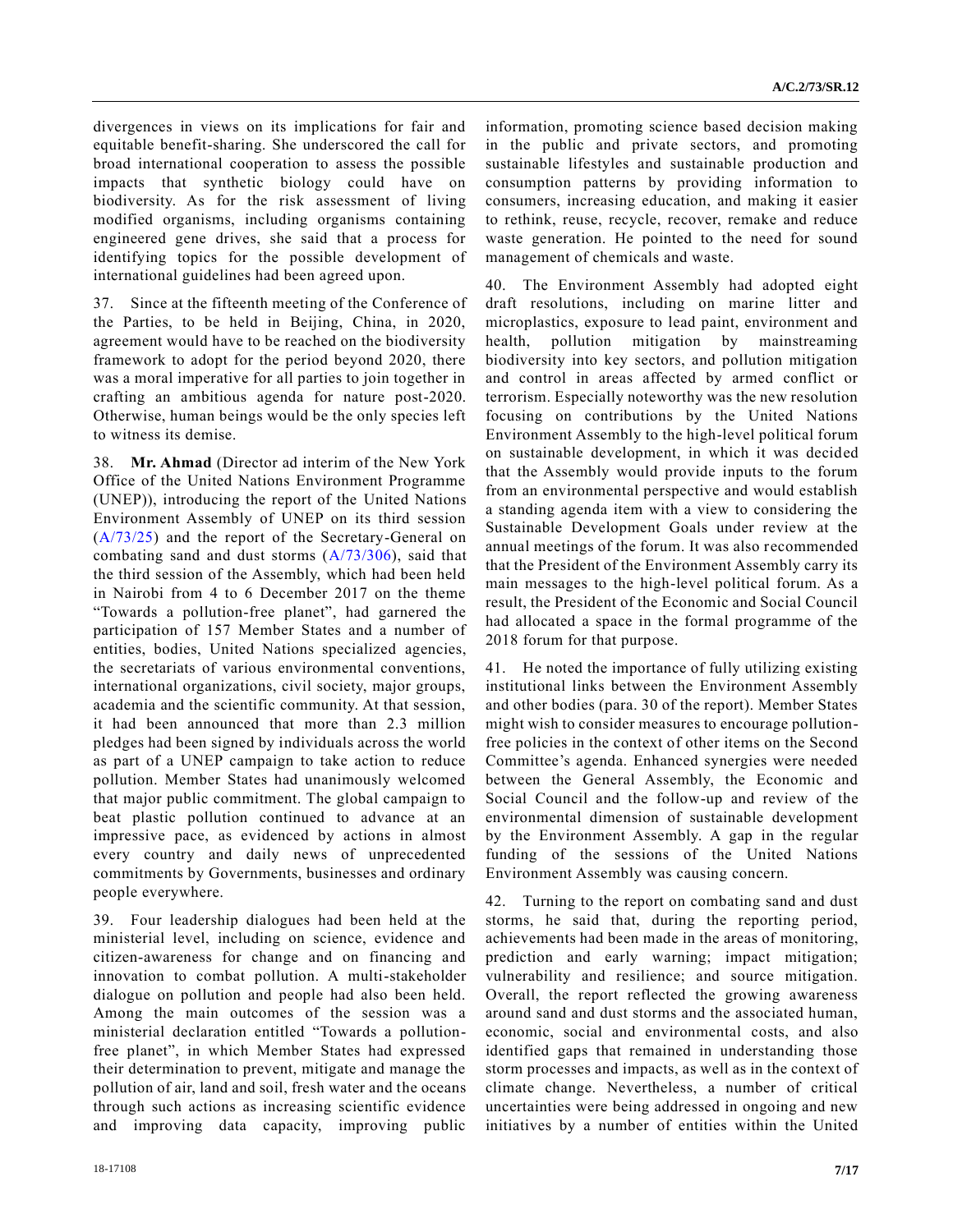Nations system and other stakeholders. The global community must develop scenarios based on alternative land uses and the scaling up of sustainable land management policies, practices and mitigation measures. Such a comprehensive approach should also aim to establish regional strategies and agreements aimed at reducing the impact of sand and dust storms on livelihoods, food security and the health of people living in vulnerable areas [\(A/73/306,](https://undocs.org/A/73/306) para. 34).

43. He drew attention to the UNEP proposal for the establishment of an inter-agency network on sand and dust storms, which would further energize gathering momentum to address relevant issues as part of efforts towards achieving the 2030 Agenda and the Sustainable Development Goals.

44. **Ms. Carpentier** (Chief of the New York Office of the United Nations Conference on Trade and Development (UNCTAD)), introducing the report of the Secretary General on entrepreneurship for sustainable development [\(A/73/258\)](https://undocs.org/A/73/258), prepared by UNCTAD in collaboration with the Department of Economic and Social Affairs, said that the report focused on four different aspects of implementing General Assembly resolution [71/221](https://undocs.org/A/RES/71/221) on entrepreneurship for sustainable development: good practices in formulating and implementing national entrepreneurship policies in line with the six pillars of the UNCTAD Entrepreneurship Policy Framework; the emergence of initiatives for promoting regional cooperation and enhancing the effectiveness of entrepreneurial ecosystems at the city level; initiatives and best practices on policy measures for promoting social entrepreneurship; and the importance of tools to monitor progress on policy implementation and of indicators to measure the impact of entrepreneurship policies on economic growth and achievement of the Sustainable Development Goals.

45. With regard to the first of those four aspects, UNCTAD had continued to provide support to Member States in the formulation and implementation of national entrepreneurship policies and the promotion of micro-, small, and medium-sized enterprises. The adoption of formal industrial policies in at least 84 countries since 2013 was yet another indication of the growing role of entrepreneurship polices. In that connection, UNCTAD was cooperating with the United Nations Industrial Development Organization (UNIDO) on the UNIDO Youth and Women Entrepreneurship Promotion in Ethiopia.

46. Under that same rubric, achievements in optimizing the regulatory framework included support for women entrepreneurs and progress on the UNCTAD e-regulations system to increase transparency and efficiency in administrative procedures and governance of businesses across 30 countries. Among the achievements in enhancing education and skills development were programmes to promote women in entrepreneurship, such as the virtual skills school of the United Nations Entity for Gender Equality and the Empowerment of Women (UN-Women).

47. The chapter on implementation and formulation of entrepreneurship policies also covered initiatives by various countries to tap new forms of financing, such as blended finance and crowdfunding, as well as through tax incentives; to facilitate technology innovation and exchange; and to promote awareness and networking through activities to highlight the contribution of entrepreneurs to economic growth and the achievement of the Sustainable Development Goals.

48. Turning to the chapter on regional cooperation and entrepreneurial ecosystems at the city level, she noted that migrants and refugees had become an important emerging target group for the development and implementation of entrepreneurship policies.

49. With regard to the chapter on social entrepreneurship promotion, she said that social enterprises were providing creative solutions to address the needs of disadvantaged groups and drew attention to the emerging role of the social and solidarity economy, with a focus on cooperatives. In several countries, the social economy was even becoming a priority for public authorities. Social enterprises had also gained recognition at the international level. In North America and in most European countries, laws recognizing social enterprises had facilitated their institutionalization, and resources were being channelled to social enterprises through de-risking and insurance mechanisms as well as social impact investments.

50. Key lessons on the development and strengthening of coherent and comprehensive policy regulatory frameworks; the development of action plans, assigning responsibilities and ensuring coordination; the stimulation of partnerships at all levels and a multi-stakeholder dialogue; and the development and implementation of regular review mechanisms to assess the contribution of entrepreneurship toward achievement of the Goals had been derived from experiences in the implementation of entrepreneurship strategies and policies.

51. **Mr. Venancio** (Regional Advisor at the Regional Bureau for Arab States of the United Nations Development Programme (UNDP)), introducing the report of the Secretary-General on the oil slick on Lebanese shores  $(A/73/302)$ , said that it provided an update on progress in implementing successive General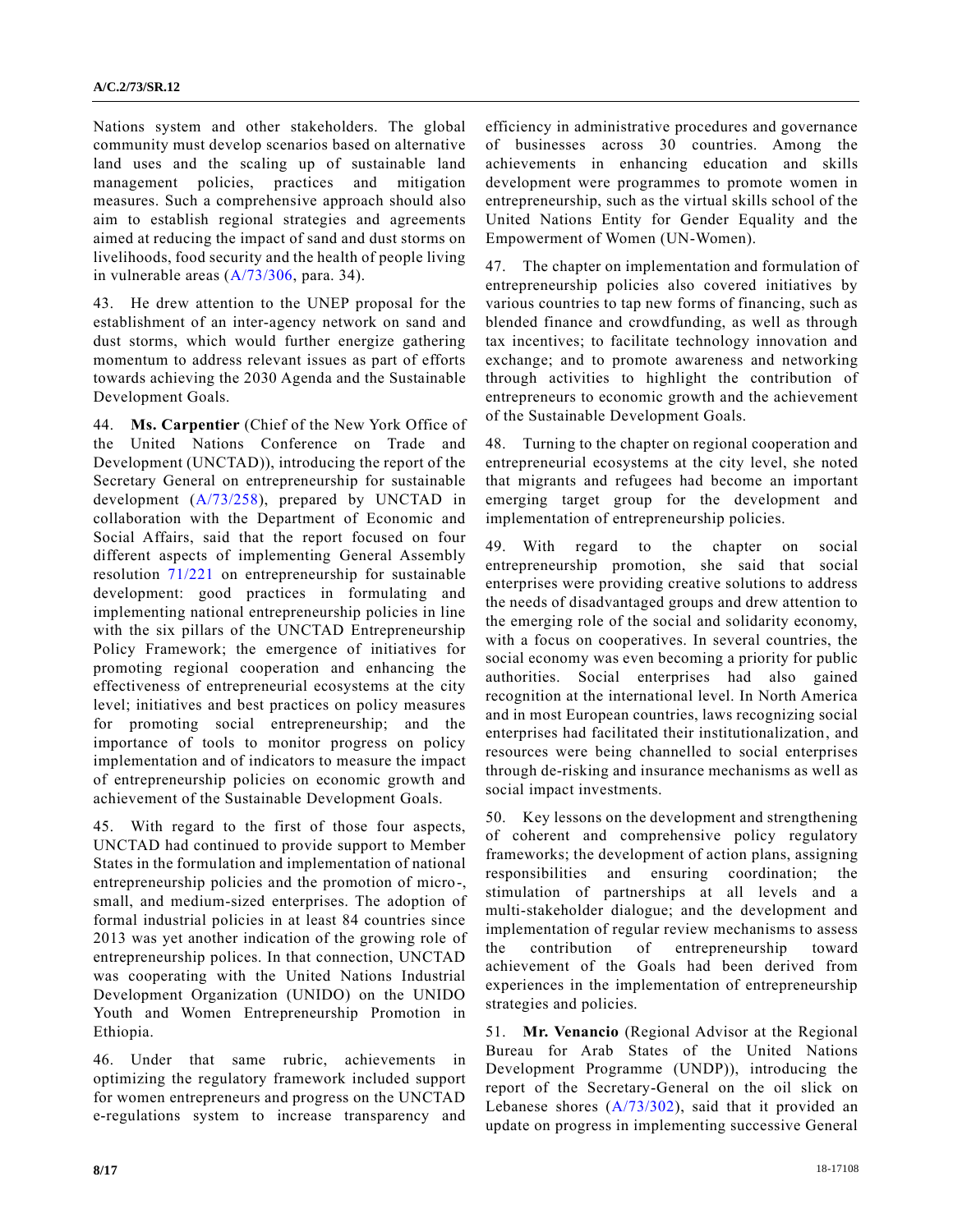Assembly resolutions concerning the environmental disaster that had occurred on 15 July 2006 with the destruction by the Israeli Air Force of oil storage tanks near the Jiyeh electric power plant in Lebanon, causing an oil slick that covered two thirds of the Lebanese coastline and extended beyond to that of the Syrian Arab Republic. Referring to paragraph 5 of General Assembly resolution [72/209,](https://undocs.org/A/RES/72/209) he said that, according to the report, the Government of Israel had not assumed responsibility for relevant compensation to the Government of Lebanon.

52. Referring to paragraphs 7 and 8 of the resolution, he said that the Secretary-General regretted that no voluntary contributions had been made to the Eastern Mediterranean Oil Spill Restoration Trust Fund in response to his appeal. He commended the ongoing efforts made by the Government of Lebanon to address the impacts of the spill, while expressing grave concern over the failure to implement the relevant provisions of the resolutions with regard to compensation by the Government of Israel to the Government and people of Lebanon. Damage had been assessed at \$856.4 million in 2014.

53. **Mr. Rahman** (Deputy Special Representative, World Tourism Organization Liaison Office to the United Nations), introducing the report of the Secretary-General on the International Year of Sustainable Tourism for Development, 2017 [\(A/73/283\)](https://undocs.org/A/73/283), said that a number of activities and initiatives had been undertaken as a result of declaring 2017 the International Year of Sustainable Tourism for Development. As the tourism sector was cross-cutting in nature, those efforts would have a far-reaching impact across all 17 Sustainable Development Goals. The collaborative approach adopted by Member States, the private sector and civil society institutions in developing a road map and guiding its implementation had been a particularly notable feature of observances of the Year.

54. Activities and initiatives had included the convening of 14 official meetings and events around the world to discuss such issues as the role of tourism in promoting inclusive growth and employment, tourism measurement, tourism and culture, and urban tourism. Governments had carried out 850 of the 1,800 activities and initiatives registered, some of which had been uploaded to a collaborative web platform for access by all stakeholders. The International Year had been entirely financed by extrabudgetary resources with contributions from all regions, more than 50 per cent of them from the private sector.

55. Among the meetings or events carried out during the International Year, numerous United Nations

specialized agencies, programmes and related organizations, individually or in cooperation with the World Tourism Organization, had issued publications or hosted meetings or events, including a conference on sustainable tourism in small island developing States, held in Seychelles; a sixth conference on sustainable tourism statistics, held in Manila; a world conference on tourism and future energy, held in Kazakhstan; and a conference on promoting sustainable tourism in Africa, held in Zambia. Thirteen countries had issued commemorative stamps or coins, and sustainability awareness and responsible traveller campaigns had also been launched. The International Year had led to commitments to action beyond 2017, including through an online platform for the global community, "Tourism for SDGs", developed by the World Tourism Organization with support from Switzerland.

56. **Ms. Elgarf** (Egypt), speaking on behalf of the Group of 77 and China, said that the Group reaffirmed all the principles of the United Nations Conference on Environment and Development, held in 1992, particularly that of common but differentiated responsibilities, and the principles in paragraph 74 of the 2030 Agenda. In tackling the major global challenge of poverty eradication, which was vital to sustainable development, the Group was of the view that, although the 2030 Agenda should be the primary focus, ongoing efforts to implement other sustainable development commitments, for example, those set out in Agenda 21, the Plan of Implementation of the World Summit on Sustainable Development and the "The future we want", should be adequately supported and recognized as contributing to the overall achievement of sustainable development.

57. Regarding the need for a continued level of support to implement pledges made by the international community in respect of the Samoa Pathway, she said that recognition of the extreme economic and ecological vulnerabilities of small island developing States should be matched with resources to help achieve the Pathway's goals.

58. In the context of the Sendai Framework, particular attention should also be paid to disaster-prone developing countries, in particular, least developed countries, small island developing States, landlocked developing countries, African countries and middleincome countries, in order to help them tackle the specific challenges they faced owing to their vulnerability and risk levels. As the El Niño phenomenon was recurring and significantly threatened the hard-fought development gains of developing countries, it was critical to prepare for, build resilience to and reduce the risks of a subsequent El Niño event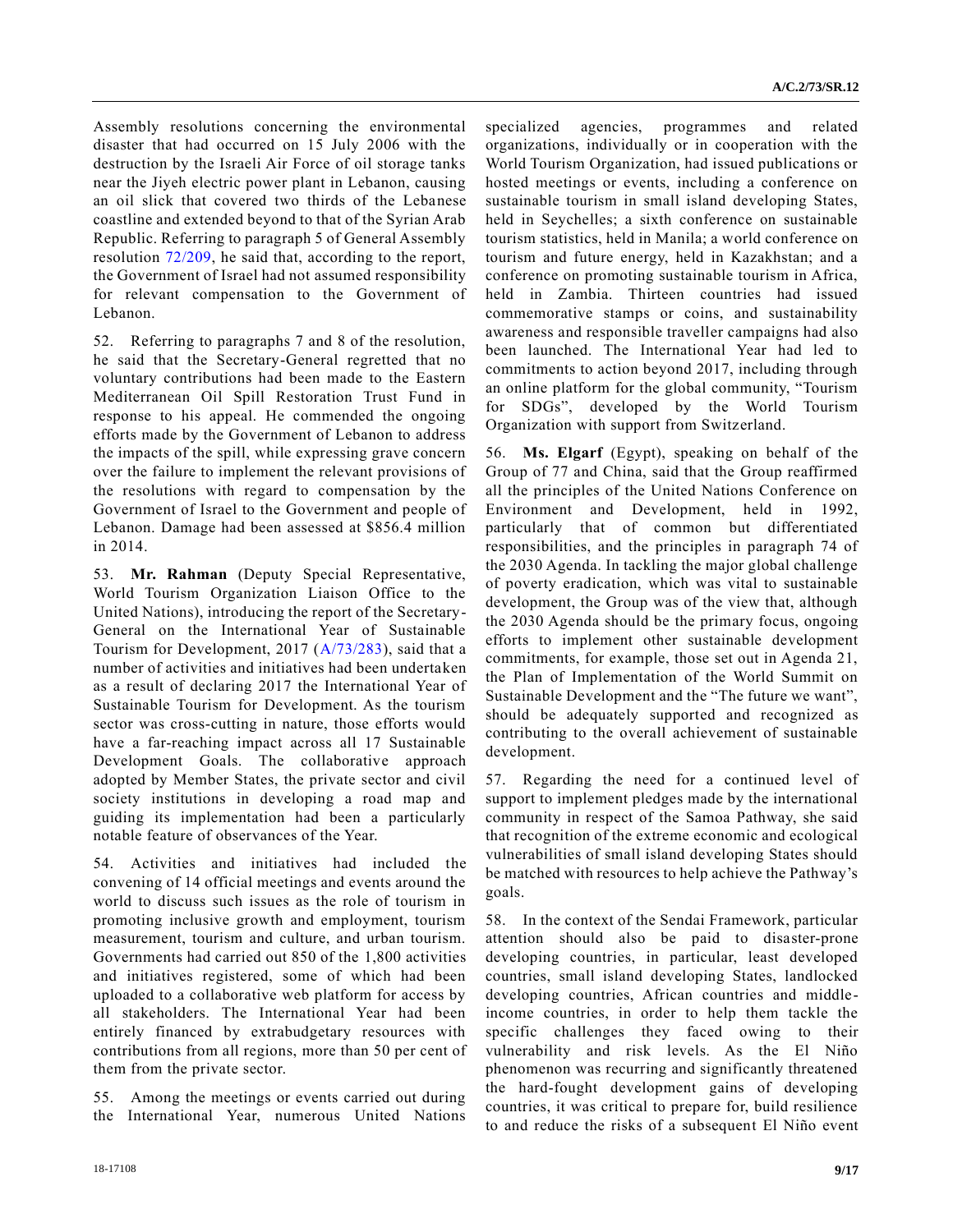during neutral periods. She stressed the importance of developing multi hazard strategies by 2020 to tackle that phenomenon.

59. International support for the initiative to recognize the Caribbean Sea as a special area in need of protection and preservation within the context of sustainable development must be urgently provided. In addition, joint efforts must be made to raise awareness of, and mobilize support for, innovative solutions to address the far reaching impacts of climate change, with a view to fulfilling the Paris Agreement objectives.

60. She welcomed the establishment of the Land Degradation Neutrality Fund, which should be supported by other stakeholders; assistance from the Fund should be easily accessible and the allocation of funds must be guided by the principles of transparency and accountability. The Group attached importance to addressing sustainable production and consumption patterns at the forthcoming session of the United Nations Environment Assembly, and called for the strengthening of Nairobi as the environmental headquarters of the United Nations in line with the relevant provision under "The future we want". International cooperation should be strengthened with a view to helping developing countries achieve universal access to affordable, reliable and renewable energy in accordance with national plans and policies, as well as expanding infrastructure and upgrading technology for supplying such energy for all in those countries.

61. Turning to the matter of the oil slick on Lebanese shores, she urged financial institutions and relevant stakeholders to continue their technical and financial support to help Lebanon with the clean-up and rehabilitation efforts, with a view to preserving the ecosystem of that country and the Eastern Mediterranean Basin. In addition, the Group welcomed the recent convening and outcome of a high-level interactive dialogue on the pressing issue of sand and dust storms, which required further cooperation among United Nations entities.

62. Climate change and natural disasters were merely some of the manifestations of the crises and emergencies facing the world. Accordingly, humankind must transform the way it perceived its relationship with the Earth and its ecosystems, through a holistic approach to achieving sustainable development in harmony with nature.

63. **Mr. Srivihok** (Thailand), speaking on behalf of the Association of Southeast Asian Nations (ASEAN), said that ASEAN Community Vision 2025 aimed to achieve a genuinely people-centred and rules-based Association that was politically cohesive, economically

integrated and socially responsible. Under that programme, ASEAN member States were also committed to the implementation of the 2030 Agenda, notably on poverty reduction, reducing inequalities, protecting the environment, ensuring access to clean water and air and minimizing the adverse impacts of climate change.

64. There was a fear, however, that some factors could roll back progress towards sustainable development and community-building. For example, natural hazards continually hindered ASEAN countries' development progress, as demonstrated by the devastating earthquake and tsunami that had recently struck Indonesia in Palu, Central Sulawesi, claiming over 2,000 lives and damaging thousands of homes and buildings. ASEAN accorded priority to enhancing cooperation in reducing disaster risks and losses and strengthening its disaster management and response capacity through its Agreement on Disaster Management and Emergency Response. ASEAN also engaged actively with its partners, the private sector, civil society and international organizations, including the United Nations, through its centre for coordination of humanitarian assistance and by ensuring a collective response among ASEAN countries.

65. ASEAN attached importance to minimizing the risks and impacts of climate change and enhancing the preparedness and resilience of the ASEAN people and community. There was a need for finance, technology and capacity-building as the means of implementation for climate action, and, in the context of finalizing the Paris Agreement work programme later in 2018, and the Secretary-General's climate summit to be held in 2019, ASEAN looked forward to greater global support and action in line with the principle of common but differentiated responsibilities and respective capabilities. He reaffirmed the Association's commitment to further implementation of the Strategic Plan for Biodiversity 2011–2020. ASEAN would continue its efforts in other environmental areas, such as mitigating human‑caused disasters and pollution in the seas and oceans, and reducing deforestation through partnerships and cooperation within the region, with the United Nations and with its dialogue partners. Achieving the 2030 Agenda required partnership at all levels, particularly in mobilizing the means of implementation, including through cooperation in science and technology and capacity-building. ASEAN was in favour of South-South and triangular cooperation as a complement to North-South cooperation in helping countries to achieve the Sustainable Development Goals as well as the unfinished business of the Millennium Development Goals.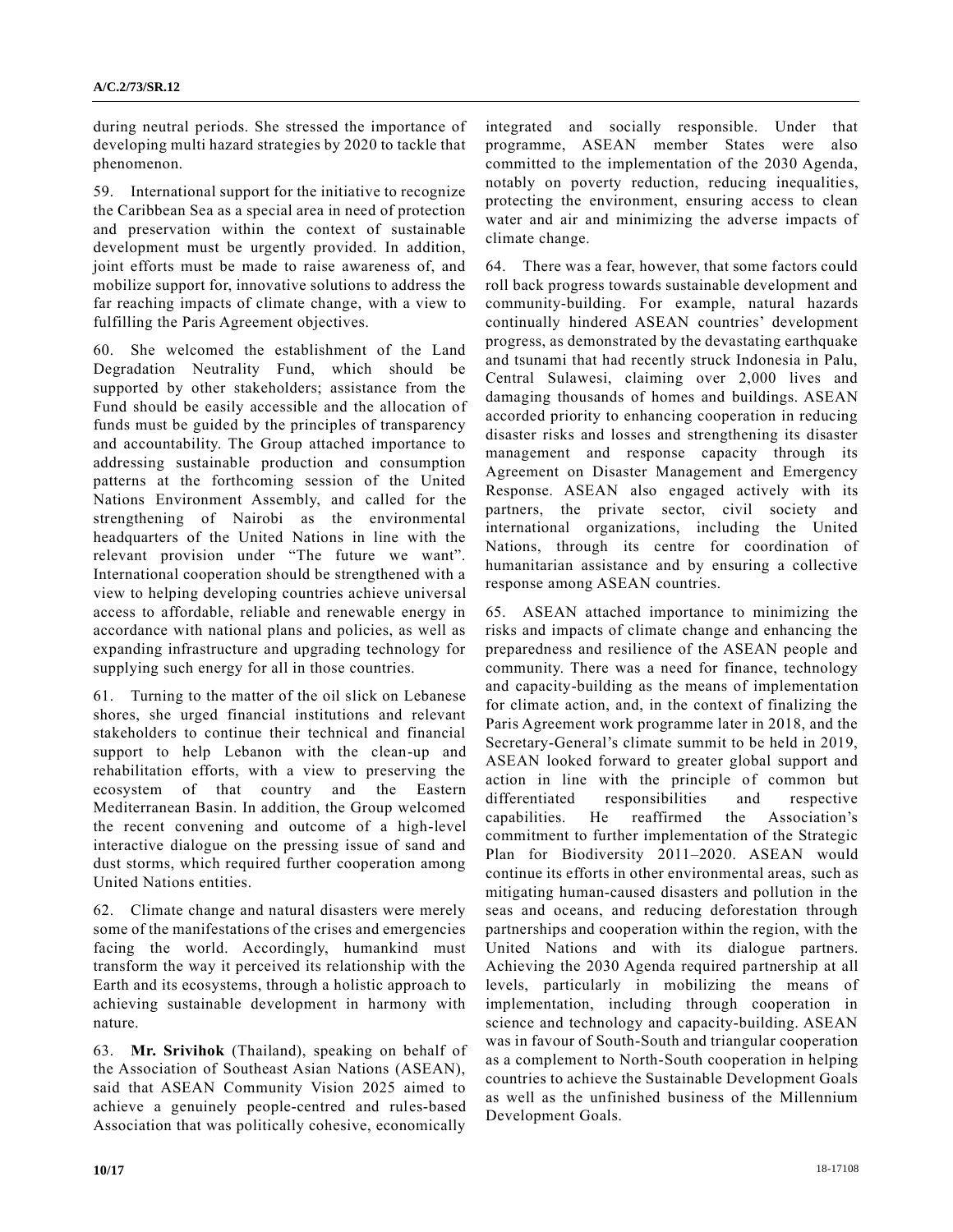66. ASEAN continued to benefit from strengthened cooperation with the United Nations, including with the Economic and Social Commission for Asia and the Pacific and United Nations funds and programmes. It looked forward to continued cooperation in the context of an ASEAN centre for sustainable development studies and dialogue, which would be established in 2019 in Thailand as a platform for institutional support and sustainable cooperation within ASEAN and with its development partners. Lastly, it was essential to lay the groundwork to guarantee young people a sound future.

67. **Mr. Ligoya** (Malawi), speaking on behalf of the Group of Least Developed Countries, said that the widespread incidences of natural disasters had had a major socioeconomic impact on least developed countries in 2017, affecting an estimated 23 million people. Floods, droughts and cyclones had been particularly devastating in many African and Asian least developed countries. The gains made by least developed countries were fragile, which made it vital to fully implement the Sendai Framework. Least developed countries were least equipped to undertake the measures needed to address those impacts and needed strong global partnerships and cooperation. In that context, he welcomed the establishment of the policy marker for disaster risk reduction, developed by the Organization for Economic Cooperation and Development, to track funding that contributed to risk reduction. He acknowledged the World Bank Group pledge of \$1.4 billion to help Indonesians rebuild their shattered lives in the aftermath of the devastating earthquake that had recently struck their country.

68. Least developed countries needed fast-track access to available funds for disaster reduction, including the Global Facility for Disaster Reduction and Recovery, disaster risk financing and insurance, and the Crisis Response Window set up in the sixteenth replenishment of the International Development Association (IDA16). He requested the Secretary-General to explore how the Caribbean Catastrophe Risk Insurance Facility could be replicated for leastdeveloped countries on a regional or subregional basis in order to ensure immediate access to funding in the aftermath of a disaster. He looked forward to the 2019 report of the Inter-agency Task Force on Financing for Development, which would examine climate and disaster resilience in development financing.

69. The impacts of climate change had triggered homelessness and were taking lives and increasing famine in least developed countries. Based on the IPCC special report, limiting global warming to 1.5° C would require reducing emissions to zero by 2050 and using renewable and efficient energy solutions, rapidly

reducing the use of fossil fuels, preserving and restoring forests and soils, and implementing other climate solutions. A "Paris rulebook", expected to be adopted at the twenty-fourth session of the Conference of the Parties to the United Nations Framework Convention on Climate Change at the end of 2018, should make it possible to reflect on the breadth of actions needed to reach that goal.

70. The most vulnerable countries, such as least developed countries, were the worst affected by the devastating impacts of climate change. Access to energy in least developed countries also remained a major challenge, as half of the world's population without electricity lived in least developed countries. To achieve Sustainable Development Goal 7 by 2030 in least developed countries, urgent action by all stakeholders was needed. Financing requirements for that Goal currently stood at \$500 billion per year, while \$1.2 trillion yearly would be needed through 2030. The United Nations system should pay special heed to the efforts of least developed countries to achieve Goal 7, including throughout the United Nations Decade of Sustainable Energy for All. Achieving the target relating to land degradation was important; restoring degraded lands and vital ecosystems could serve as a catalyst for achieving multiple Goals. Partnerships remained the key to success in achieving the 2030 Agenda.

71. **Ms. Thompson** (Barbados), speaking on behalf of the Caribbean Community (CARICOM), said that a number of natural disasters had recently occurred in her region, including a tropical storm in the Eastern Caribbean; an earthquake off the shores of Martinique, Guadeloupe and Dominica; and, the week before, an earthquake in Haiti. Small island developing States, including those in the CARICOM region, remained the most at risk from the negative effects of climate change even though they bore the least responsibility for causing it and were the least equipped to withstand and adapt to its social, environmental and economic impacts.

72. As it worked toward strengthening resilience to the multiple impacts of climate change, CARICOM looked forward to renewed commitment to the Paris Agreement at the twenty-fourth session of the Conference of the Parties to the United Nations Framework Convention on Climate Change, and also to the Secretary-General's high-level climate event in 2019. Both would be an occasion to take stock of progress, take critical steps going forward and encourage the global community to commit to the 1.5 Celsius target. Changing the status quo was essential to the sustainability, and even the survival, of the Caribbean Community.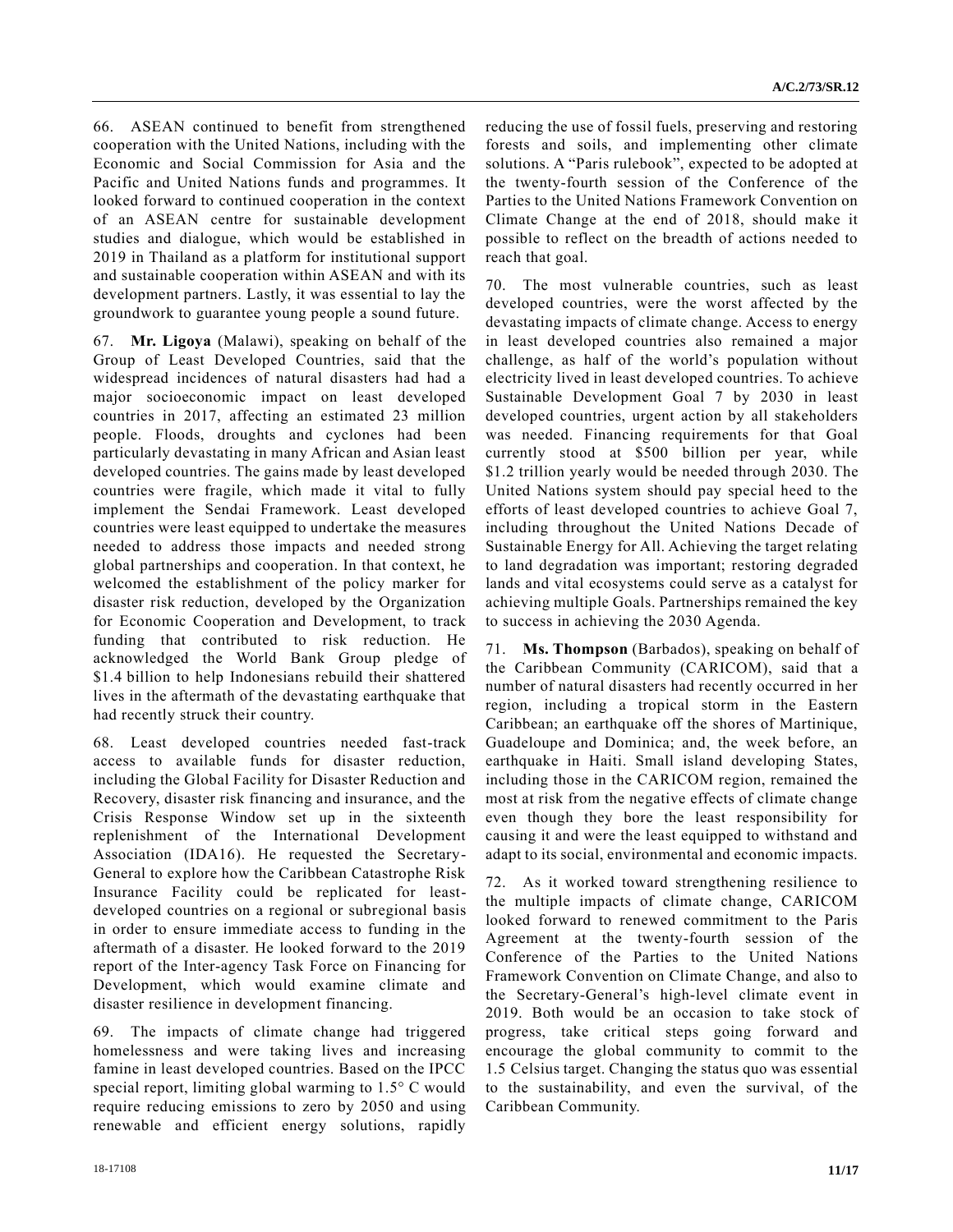73. The midterm review of the Samoa Pathway should result in a concise, action oriented and intergovernmentally agreed political declaration leading to tangible outcomes through actions, resources and the necessary transformational approaches at the national and global levels. It was of concern that the resources allocated to the SIDS Unit of the Department of Economic and Social Affairs – and much of the United Nations system – remained unchanged despite the 2030 Agenda and the expanded mandate established by the Samoa Pathway to support the sustainable development of small island developing States. That Unit, as well as the Office of the High Representative for the Least Developed Countries, Landlocked Developing Countries and Small Island Developing States, must receive predictable, reliable and adequate funding to achieve real results; an overdependence on voluntary contributions posed a genuine challenge to those entities in carrying out their intergovernmentally agreed mandates. Resources to address disaster risk reduction, climate change adaptation and critical resiliencebuilding were urgently needed.

74. CARICOM hoped that during the current session, the biennial draft resolution entitled "Towards the sustainable development of the Caribbean Sea for present and future generations" would once again be adopted by consensus. Lastly, in the light of the insufficient progress made in addressing climate change, it urged the United Nations family to choose the path of action over rhetoric in pursuing the climate agenda.

75. **Ms. Zahir** (Maldives), speaking on behalf of the Alliance of Small Island States (AOSIS), urged Member States to show their solidarity with small island developing States through high-level participation in the 2019 midterm review of the Samoa Pathway, and constructive engagement in that process as small island developing States shared best practices while identifying ways to address the challenges they faced. Emphasizing the need for adequate support from the United Nations system to help those States implement the Samoa Pathway and the 2030 Agenda, the Alliance requested that additional resources be allocated to the two United Nations units dealing with small island developing States and encouraged Member States to support that request.

76. Support of both partner countries and the United Nations system was needed to address the major development challenges faced by small island developing States – challenges that were directly attributable to structural characteristics including small populations, spatial dispersion, remoteness and limited resources.

77. AOSIS supported the recommendation on extending international cooperation and providing means of implementation to small island developing States in order to help them implement the Sendai Framework and tackle the range of climate change impacts which made them increasingly vulnerable and undermined their progress towards sustainable development. To ensure the success of partnerships, new solutions and strategies to incentivize predictable and sustainable financing tools were needed. Recognizing that implementation of the Paris Agreement was urgent, small island developing States welcomed the transition towards renewable sources of energy. The SIDS Lighthouses Initiative and DOCK Support Program were facilitating that transition; the small island developing States would welcome further partnerships to enhance it. Lastly, AOSIS attached importance to the sustainable development of the Caribbean Sea for present and future generations, and pledged its full support for national and regional efforts, as well as those of partners and stakeholders, in advancing sustainable development across small island developing States everywhere in the world.

78. **Mr. Escalante Hasbún** (El Salvador), speaking on behalf of the Community of Latin American and Caribbean States (CELAC), said that fulfilling the 2030 Agenda and achieving its Goals called for the mobilization of adequate financial and non-financial resources. The draft resolutions to be negotiated in the Committee must provide political guidance and address sustainable development from the perspective of the challenges faced by developing countries. The common objective must be to provide added value to implementation and full follow-up of the 2030 Agenda and the Addis Ababa Action Agenda in order to eradicate poverty in all its forms and dimensions.

79. It was important to take into account the challenges of achieving sustainable development for least developed countries, landlocked developing countries, small island developing States, middleincome countries, countries in conflict or post-conflict situations, and developing countries which had transitioned to middle-income status but nevertheless continued to face structural gaps and vulnerabilities.

80. While the high level political forum was key to follow-up and comprehensive review of the 2030 Agenda, its current format did not reflect the integrated, indivisible and interlinked nature of the Sustainable Development Goals. Furthermore, its meetings under the auspices of the General Assembly and the Economic and Social Council should go beyond academic discussion of themes and ensure a dynamic platform for regular dialogue; they should also be closely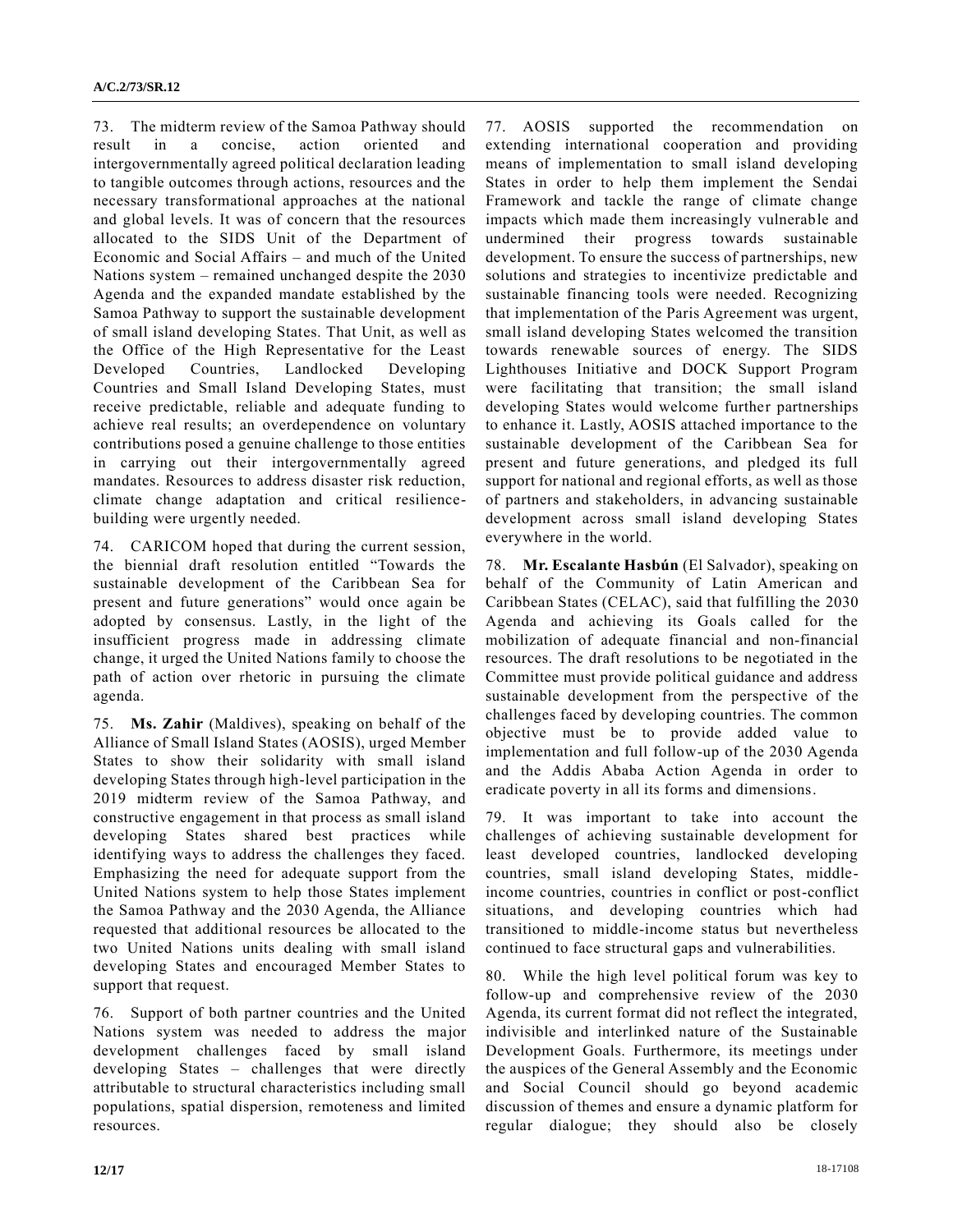coordinated to ensure coherence and establish links and policy guidance that were mutually reinforcing towards achieving sustainable development.

81. As demonstrated by regional forums on sustainable development in Latin America and the Caribbean, follow up and review processes at the regional and subregional levels could be useful opportunities for peer learning, including through voluntary activities and the sharing of best practices and discussions on shared targets. Nevertheless, such efforts should be linked to the high-level political forum in order to contribute to its work and provide relevant and coherent results on regional follow-up mechanisms, bearing in mind that the regional dimension of the development system and its reform process should take into account the particularities of each regional commission and the way the work of the development system related to the specific needs and realities of each region, thus moving away from a "one-size-fits-all" approach.

82. Implementation and follow up of the 2030 Agenda required unequivocal commitment by the international community as a whole. ODA was vital in catalysing and sustaining development financing for developing countries. Developed countries could contribute by honouring their long-standing commitments in that arena and establishing binding timelines for delivery of ODA and other forms of North-South cooperation. South-South and triangular cooperation also had a role to play, but should be complementary to, and not a substitute for, North-South cooperation. Equally important was capacity-building combined with the exchange of knowledge and successful practices in the countries of the global South, and other emerging forms of cooperation, such as financial cooperation for the development of infrastructure, social development, health and education, and transfer of technology. An effective strategy for financing for development would require new and additional, public and private, domestic and international financial resources as well as the participation of civil society and other relevant stakeholders in efforts to achieve Sustainable Development Goal 17, taking into account national plans and policies.

83. CELAC member States were committed to joining in efforts to promote education, human resource training, and technology transfer on favourable terms, including concessional and preferential terms, in order to bridge existing social and economic gaps. The region was vulnerable to climate change and natural disasters caused by human activity, including in small island developing States, coastal low-lying States, the countries in the Central American isthmus, those suffering from the effects of El Niño and La Niña, and landlocked developing countries. CELAC member States recognized the importance of strengthening the implementation of the Paris Agreement and of the Sendai Framework, and of achieving all the goals set out in those instruments in the Latin American and Caribbean region. They looked forward to the reports that would be generated by the Sendai Framework Monitor, which would enable the continued measurement of progress at the national level using the Sendai Framework indicators. All those efforts would help to substantially manage disaster risk reduction, with the aim of preventing loss of life and controlling adverse impacts on livelihoods, health and national economies. In the light of the IPCC special report, he urged parties to conclude work agreed under the Paris Agreement as soon as possible and report on results no later than the third part of the first session of the Conference of the Parties serving as the meeting of the Parties to the Paris Agreement, to be held in Poland in December 2018.

84. CELAC countries rejected the promotion and unilateral application of economic, financial or commercial measures that were incompatible with international law and the Charter of the United Nations, and which could hinder development financing and impede full implementation of economic and social development, especially in developing countries.

85. **Ms. Kanimozhi** (India) said that the actions and experience of India, home to one sixth of the world's population, and governed democratically and consistently among the fastest-growing large economies, had global implications. India was pursuing development partnerships with other developing countries, in a spirit of South-South cooperation, and had presented a voluntary national review on its achievement of the Sustainable Development Goals in 2018. The agency overseeing its implementation of the 2030 Agenda would be measuring annual progress made in health, education and water management, and would monitor local level development and provide appropriate incentives to the provinces. An index had been prepared to rank provinces competitively, using 75 indicators to capture progress made towards the Goals.

86. Her delegation fully supported the Secretary General's comprehensive proposals for reform of the United Nations development system and called upon traditional donors to step up voluntary contributions for the timely operationalization of the proposed reinvigorated resident coordinator system. It also welcomed efforts to reform the Department of Economic and Social Affairs with a view to implementing the 2030 Agenda. India had signed its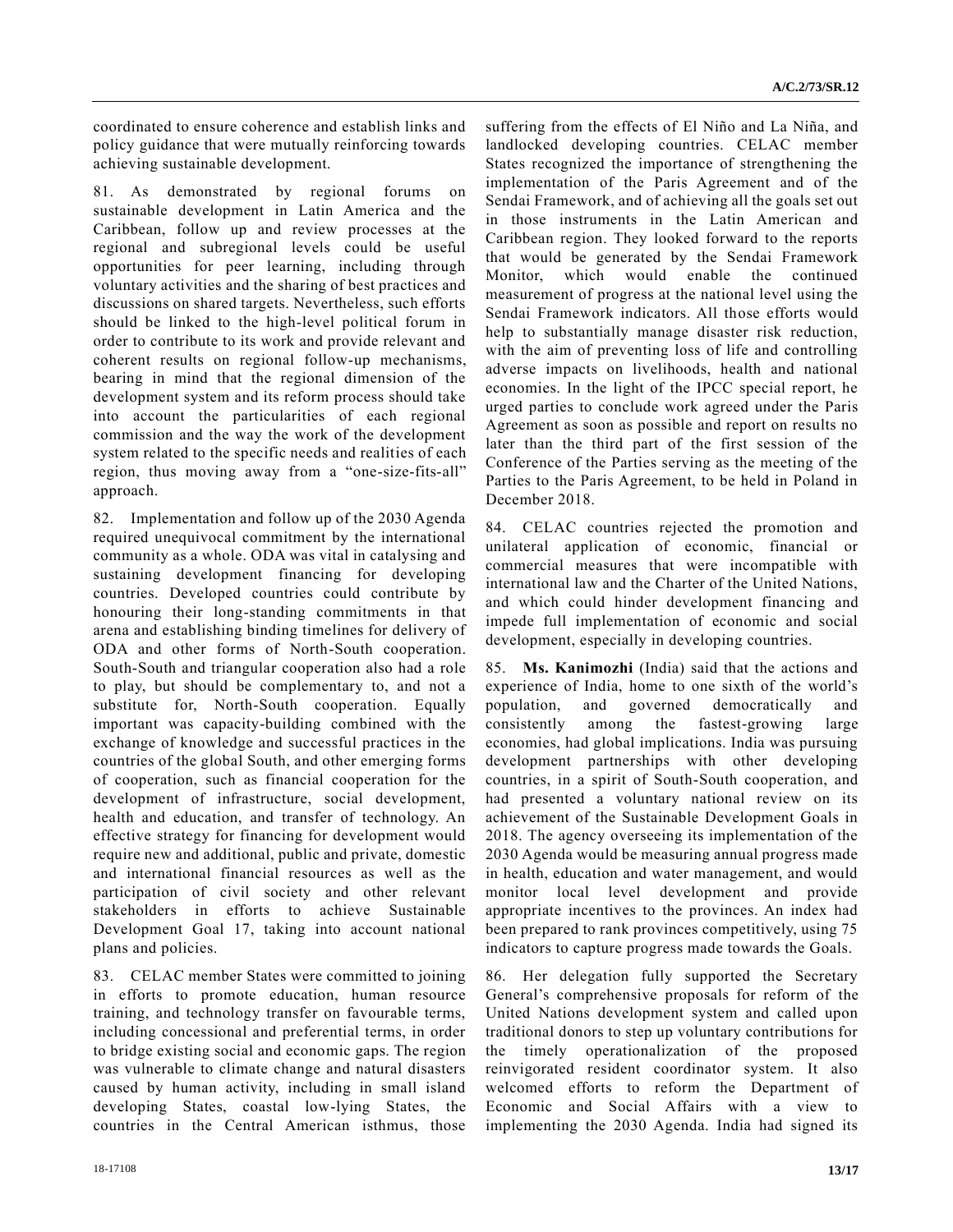United Nations Sustainable Development Framework for 2018–2022 the previous week.

87. Sustainable development required addressing climate change through appropriate mitigation and adaptation measures. In that context, her delegation welcomed the initiative for renewed focus on climate action. India was transforming its energy mix towards renewable energy, with a view to producing 175 gigawatts of renewable energy, including 100 gigawatts of solar power, by 2022, and had partnered with France and other countries to launch the International Solar Alliance as a means of promoting collective global efforts on climate action. Earlier in the month, UNEP had conferred the Champion of the Earth award on Prime Minister Modi.

88. Her country valued the role of global partnerships towards achieving the Sustainable Development Goals and looked forward to the forthcoming Conference on South-South Cooperation which would be taking place in Buenos Aires in March 2019. It was forming development partnerships with least developed countries and small island developing States under the India-United Nations Development Partnership Fund, had contributed to the United Nations Tax Trust Fund for the second successive year, and had also contributed to the trust funds for the Technology Bank for Least Developed Countries and for the organization of the midterm review of the implementation of the Vienna Programme of Action for Landlocked Developing Countries for the Decade 2014–2024.

89. **Mr. Bin Momen** (Bangladesh) said that implementation of the 2030 Agenda would depend largely on the international community's success in halting global climate change and reducing disaster risks. The findings in the IPCC special report with regard to the consequences of global warming on poverty eradication, food security and public health were of deep concern.

90. Bangladesh was one of the 10 most climatevulnerable countries in the world; climate change thus posed an existential threat to its 160 million people, although the country had hardly contributed to environmental deterioration. His Government's commitment to the Paris Agreement was evident through its pledge not to exceed the average per capita emission of the developing world; its firm commitment to low-carbon, climate-resilient development; and its plans to move towards "carbon budgeting", resilient industrialization and de-carbonized manufacturing pathways. Bangladesh had submitted its nationally determined contributions in 2016 and had mainstreamed climate actions and disaster management into its national planning and sustainable development strategy. More than 1 per cent of its gross domestic product was being used to tackle climate change, and \$450 million in national resources had been allocated towards adaptation and mitigation.

91. To ensure food security, his Government had been investing in transforming its agriculture and making it more resilient to the impacts of climate change and disasters. It also planned to increase tree coverage from 22 per cent to 24 per cent over the next five years, and was implementing a large-scale project for the conservation of the Sundarbans, the world's largest mangrove forest, which had been designated a World Heritage site by the United Nations Educational, Scientific and Cultural Organization (UNESCO). His country's Delta Plan 2100 was a record 82-year development plan that took into account local geomorphology and the impact of global climate change.

92. His Government was adopting a scientific and inclusive approach to disaster risk reduction that included hazard identification and mitigation, community preparedness and integrated response efforts. It had established disaster management information centres with communications links to all the country's high-risk areas and adopted a range of initiatives, including earthquake risk assessments and tsunami and storm surge risk mapping which fed into city planning and emergency response services. Those initiatives had significantly increased the nation's capacity to respond proactively to disasters. In addition, his country had hosted the second International Conference on Disability and Disaster Risk Management in May 2018, which had resulted in the Dhaka Declaration on Disability and Disaster Risk Management, outlining actions to strengthen multistakeholder platforms and intergovernmental initiatives to implement the Sendai Framework for persons living with disabilities.

93. While Bangladesh had drawn mostly on its own resources, it was essential that its development partners provide financial resources and ensure technology transfer to help with climate change mitigation and adaptation and disaster risk reduction. He hoped that the current session of the General Assembly would engage in a focused discussion on climate finance and justice, in order to put the world on track to meeting the pre-2020 ambition and long-term goals of the Paris Agreement.

94. **Mr. Naumkin** (Russian Federation) said that addressing global climate change was a prerequisite for achieving sustainable development. The findings in the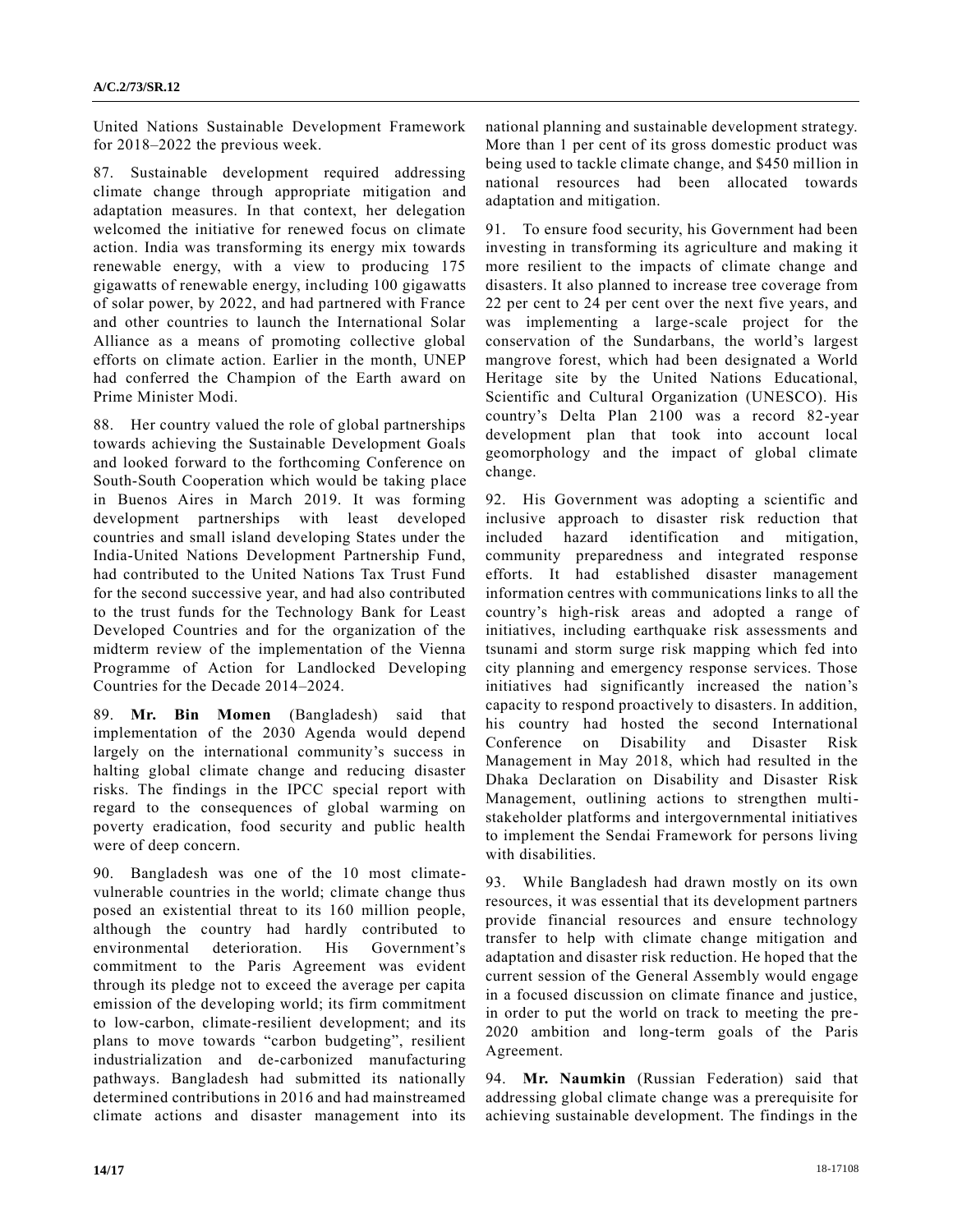IPCC special report demonstrated the need not only to step up collective action to reduce greenhouse gas emissions but also to improve adaptation measures. Agreement on a set of rules for the implementation of the Paris Agreement had become essential and the outcome of the negotiations at the twenty-fourth session of the Conference of the Parties to the United Nations Framework Convention on Climate Change would have great significance for the continued effectiveness of the international climate regime. Every effort must be made to agree on a balanced package.

95. Action to combat climate change should be comprehensive in nature, covering such sectors as energy, transport and agriculture. The forestry sector also played an important role in climate regulation. As the Russian Federation alone accounted for 20 per cent of the world's total forest area, his Government had recently endorsed a forest development strategy that would contribute towards the national goal of reducing greenhouse gas emissions to no more than 75 per cent of the 1990 level by 2020.

96. Global sustainable development, however, would not be achieved without assistance to countries in special situations, including small island developing States. Accordingly, the international community must step up its efforts to implement the Samoa Pathway and ensure that the preparatory process for the related midterm review in 2019 was both comprehensive and inclusive. In recent years the Russian Federation had been forging partnerships with small island developing States to build their resilience to climate change and strengthen their sustainable development capacities. Furthermore, his Government had provided targeted humanitarian assistance to Vanuatu in the wake of Tropical Cyclone Pam, had assisted in the recovery efforts of Antigua and Barbuda, Cuba and Dominica in the aftermath of hurricanes Irma and Maria, and had contributed \$7.5 million to a UNDP project for natural disaster prevention and mitigation in Pacific small island developing States.

97. The Russian Federation was one of the first countries to provide assistance to countries affected by natural disasters. Only the previous week a Russian vessel had shipped 23 tons of humanitarian assistance to meet the basic needs of those affected by the earthquake in Sulawesi, Indonesia. Similarly, over the past 25 years, Russian rescue workers had been deployed to more than 80 countries and the annual budget allocated to humanitarian assistance was approximately \$90 million.

98. The Sendai Framework provided a good basis for the international community to step up its joint work on disaster risk reduction. In that context, it was important

not only to ensure the timely implementation of the Framework's targets, including in the short term, but also to establish a global network of national response centres that could exchange information and provide assistance in a timely manner.

99. **Mr. Martínez Pichardo** (Mexico), speaking as a youth delegate, said that it was imperative to move away from an international system that was limited to interactions among its members, and towards an international society of shared values and interests that was respectful of existing multilateral frameworks. The international community had launched a paradigm shift with its adoption of the 2030 Agenda; however, the Sustainable Development Goals could only be achieved if their comprehensive and indivisible nature was respected. It was thus urgent that the General Assembly, at its seventy-fourth session, review the structure of the high-level political forum, which, in its current format, was more divisive than inclusive.

100. Mexico had demonstrated its broad commitment to combating climate change, which was one of the most pressing causes facing humankind. As climate change also had an impact on social issues such as poverty reduction, it was imperative to continue to promote multilateralism and to consider how economies were organized, and, at the individual level, to change a number of daily habits which undermined the environment.

101. Accordingly, the twenty-fourth session of the Conference of the Parties must adopt a work programme that was balanced and agreeable to all, incorporated all the elements of the Paris Agreement and ensured that no one was left behind.

102. At a time when intergovernmental discussions on mitigating greenhouse gas emissions were moving forward, discussions on disaster risks should not be delayed, as strengthening countries' resilience to natural disasters was vital. The Sendai targets for disaster risk reduction must be fulfilled and progress made on that agenda at the forthcoming sixth session of the Global Platform on Disaster Risk Reduction to be held in May 2019. As a mega-diverse country and current President of the Conference of the Parties to the Convention on Biological Diversity, Mexico was concerned at the slow pace of progress in fulfilling the Aichi Biodiversity Targets. The challenge at the forthcoming meeting of the Conference of the Parties would be to set even more ambitious targets and launch discussions on possible post-2020 schemes. It was also important to continue mainstreaming biodiversity into agriculture, forestry, fisheries and tourism.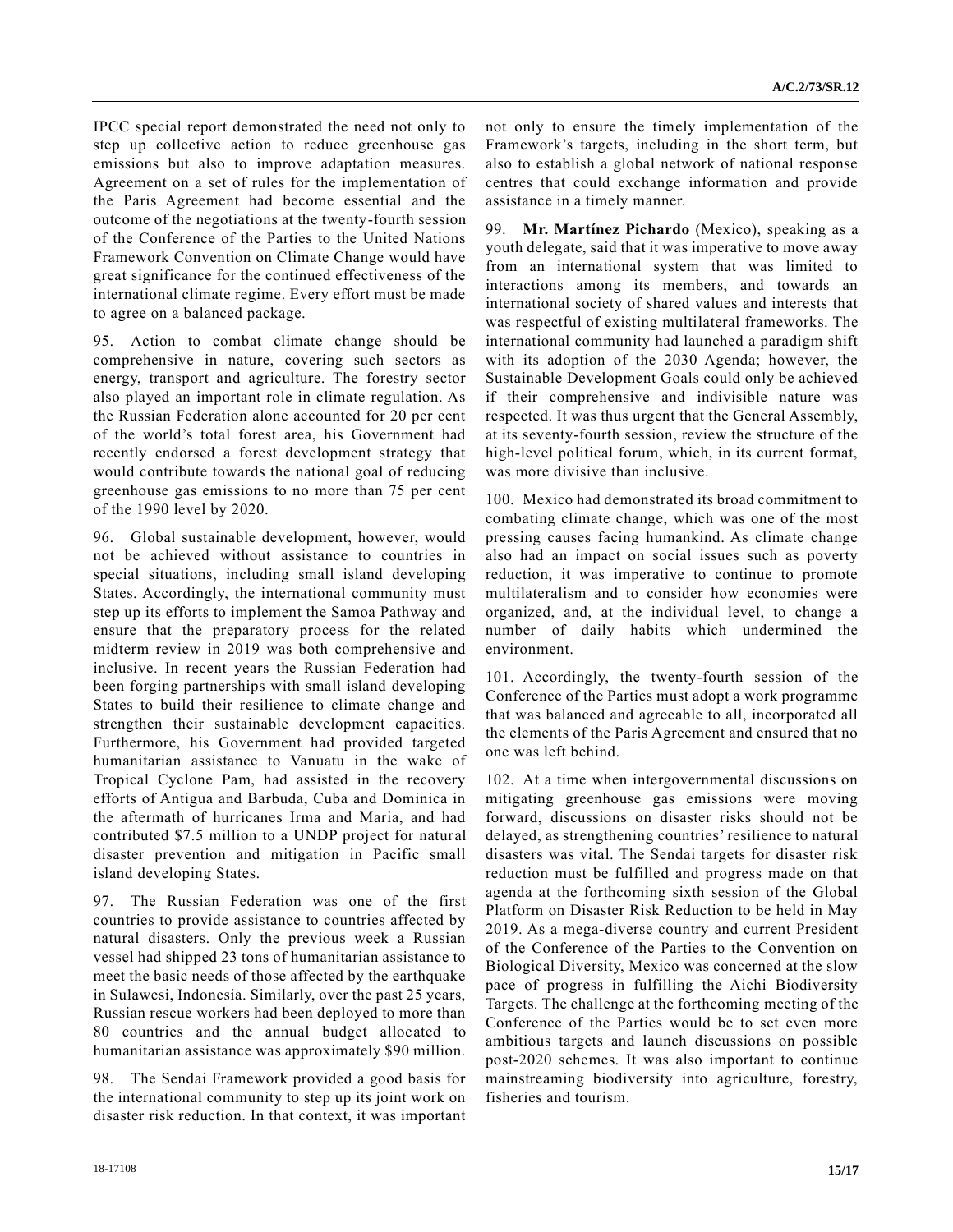103. Civil society had a key role to play and should also be able to take ownership in an integrated approach to sustainable development, based on the 2030 Agenda, the Addis Ababa Agenda, the Paris Agreement, the Sendai Framework and other multilateral instruments. Various social groups, particularly youth, as agents of change, should also have a chance to assume ownership in fulfilling the 2030 Agenda and tackling structural barriers in the development paradigm. Indigenous peoples, too, with their rich ancestral knowledge, could help achieve a more harmonious coexistence with the planet.

104. Lastly, he wished to stress the role of partnerships towards achieving the 2030 Agenda; youth seeking to initiate change would be grateful for more opportunities to engage in dialogue with civil society, Government and the private sector. Young people aspiring to be the first generation to live in peaceful and sustainable societies that left no one behind believed that it was crucial to work with the United Nations, which was a catalyst for global change and played a vital role towards achieving the people-centred 2030 Agenda.

105. **Ms. Leyva Regueira** (Cuba) said that there was a growing gap between North and South, and an increasing polarization of wealth. Unsustainable production and consumption patterns continued and vast amounts of financial resources were being squandered on arms dealing and speculation. Against that backdrop, specific actions towards sustainable development must continue to be taken, on the basis of a just and equitable international order, inclusive and coherent policies, a revitalized global partnership, effective mobilization of financial resources, as well as capacity-building and technology transfers to benefit developing countries. Moreover, developed countries must honour their historic commitments and responsibilities.

106. Leaving no one person or country behind entailed recognition and respect for a range of approaches, visions and models, decided upon by each respective country in the exercise of its right to self-determination, taking into account its national circumstances and priorities.

107. Cuba remained committed to the goals set out at the major United Nations conferences and summits on sustainable development in its three dimensions, and, in particular, to strengthening the mechanisms for the effective implementation, at all levels, of the Samoa Pathway.

108. Referring to the IPCC special report, she noted that the United States of America, which had been a main polluter, had refused to join the international community towards fulfilling the Paris Agreement, hence undermining the very life of future generations and the survival of all species. She urged all States parties to the Paris Agreement to fulfil their obligations under it and to broaden its scope on the basis of common but differentiated responsibilities.

109. The economic, commercial and financial embargo imposed by the United States Government against Cuba for nearly six decades was the most unjust, severe and protracted system of unilateral sanctions ever applied against any country. It constituted a massive, flagrant and systematic violation of the human rights of the Cuban people and was an act of genocide under the Convention on the Prevention and Punishment of the Crime of Genocide of 1948. It violated the Charter of the United Nations and international law, and hindered international cooperation. Indeed, that hostile policy was the main obstacle to the development of Cuba and the Cuban people's enjoyment of all their human rights. It also hindered implementation of the 2030 Agenda and its Goals and was the chief stumbling block to the development of economic, commercial, and financial relations between Cuba and the United States as well as the rest of the world, owing to its extraterritorial nature, with damages reaching more than \$933 billion since the embargo was first imposed.

110. **Mr. Sukhee** (Mongolia) said that his Government aspired to consolidate its democratic governance, preserve an ecological balance, eradicate poverty in all its forms and join the ranks of upper middle-income countries by 2030. To that end, it had been undertaking measures to ensure coherence between the Sustainable Development Goals and its national development policies, including through its Green Development Policy and State Policy on Energy, and planned to deliver its first voluntary national review on implementation of the 2030 Agenda in the 2019 highlevel political forum.

111. Global warming, climate change and disaster risks were daunting challenges which had a particular impact on the development of the least developed countries, the landlocked developing countries, small island developing States and middle-income countries. The geographical location and fragile ecosystem of Mongolia made it especially vulnerable to the effects of climate change. Its intended nationally determined contribution under the Paris Agreement would include a 14 per cent reduction in greenhouse gas emissions by 2030, and its phased action plan to implement its National Green Development Policy prioritized 255 activities to address climate change. The action plan also aimed to increase the use of renewable energy in electricity generation from 7.6 per cent in 2014 to 30 per cent by 2030. The top priorities in the government